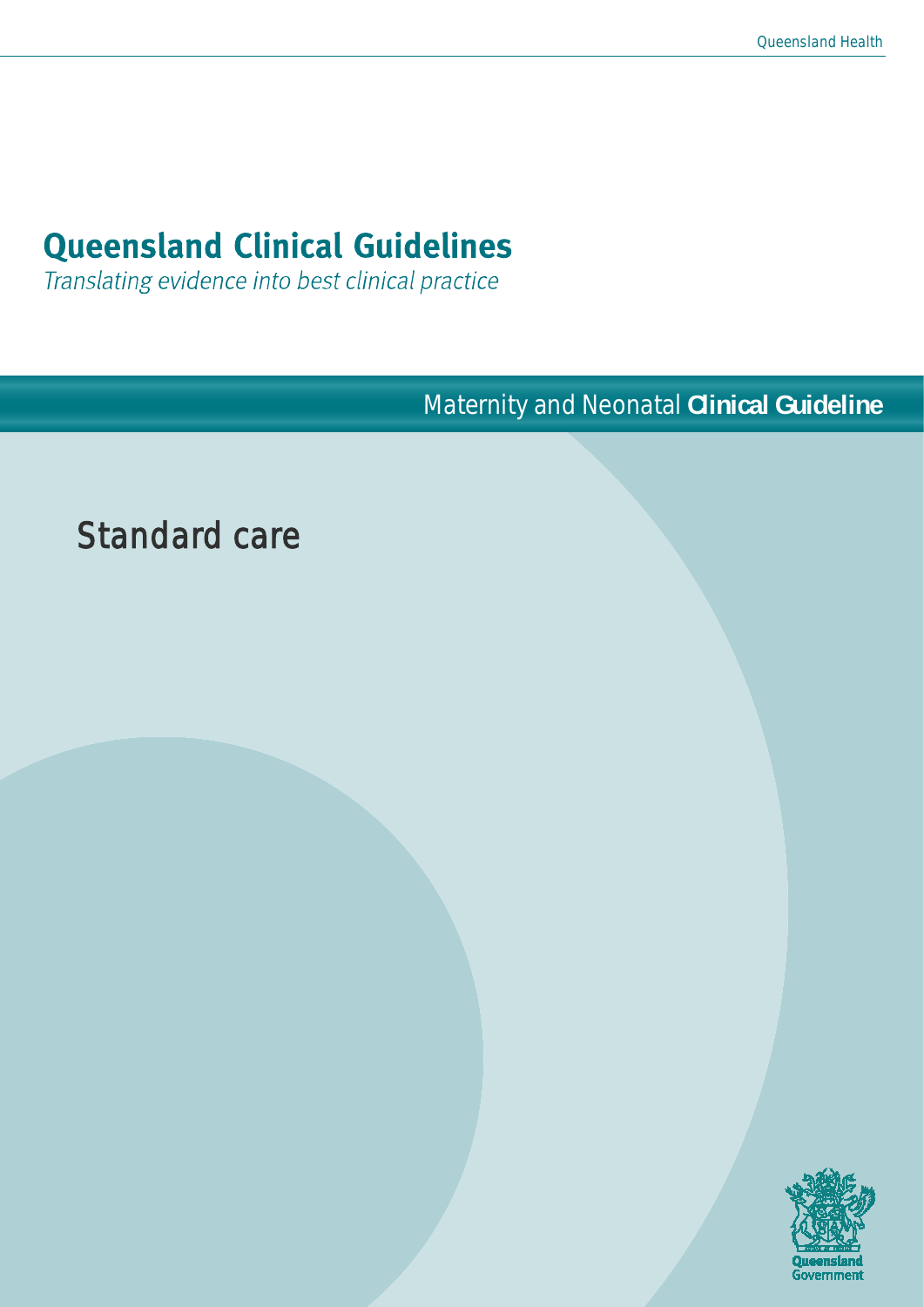| Document title:      | Standard care                                                                                    |
|----------------------|--------------------------------------------------------------------------------------------------|
| Publication date:    | November 2018                                                                                    |
| Document number:     | MN18.50-V1-R23                                                                                   |
| Document supplement: | The document supplement is integral to and should be read in conjunction<br>with this guideline. |
| Amendments:          | Full version history is supplied in the document supplement.                                     |
| Amendment date:      | New document                                                                                     |
| Replaces document:   | New document                                                                                     |
| Author:              | Queensland Clinical Guidelines                                                                   |
| Audience:            | Health professionals in Queensland public and private maternity and<br>neonatal services         |
| Review date:         | November 2023                                                                                    |
|                      | Queensland Clinical Guidelines Steering Committee                                                |
| Endorsed by:         | Statewide Maternity and Neonatal Clinical Network (Queensland)                                   |
|                      | Email: Guidelines@health.gld.gov.au                                                              |
| Contact:             | URL: www.health.qld.gov.au/qcg                                                                   |

#### **Disclaimer**

This guideline is intended as a guide and provided for information purposes only. The information has been prepared using a multidisciplinary approach with reference to the best information and evidence available at the time of preparation. No assurance is given that the information is entirely complete, current, or accurate in every respect.

The guideline is not a substitute for clinical judgement, knowledge and expertise, or medical advice. Variation from the guideline, taking into account individual circumstances, may be appropriate.

This guideline does not address all elements of standard practice and accepts that individual clinicians are responsible for:

- Providing care within the context of locally available resources, expertise, and scope of practice
- Supporting consumer rights and informed decision making in partnership with healthcare practitioners, including the right to decline intervention or ongoing management
- Advising consumers of their choices in an environment that is culturally appropriate and which enables comfortable and confidential discussion. This includes the use of interpreter services where necessary
- Ensuring informed consent is obtained prior to delivering care
- Meeting all legislative requirements and professional standards
- Applying standard precautions, and additional precautions as necessary, when delivering care
- Documenting all care in accordance with mandatory and local requirements

Queensland Health disclaims, to the maximum extent permitted by law, all responsibility and all liability (including without limitation, liability in negligence) for all expenses, losses, damages and costs incurred for any reason associated with the use of this guideline, including the materials within or referred to throughout this document being in any way inaccurate, out of context, incomplete or unavailable.

© State of Queensland (Queensland Health) 2018



This work is licensed under a Creative Commons Attribution-NonCommercial-NoDerivatives V4.0 International licence. In essence, you are free to copy and communicate the work in its current form for non-commercial purposes, as long as you attribute Queensland Clinical Guidelines, Queensland Health and abide by the licence terms. You may not alter or adapt the work in any way. To view a copy of this licence, visit <https://creativecommons.org/licenses/by-nc-nd/4.0/deed.en>

For further information, contact Queensland Clinical Guidelines, RBWH Post Office, Herston Old 4029, email Guidelines@health. phone (07) 3131 6777. For permissions beyond the scope of this licence, contact: Intellectual Property Officer, Queensland Health, GPO Box 48, Brisbane Qld 4001, email ip\_officer@health.qld.gov.au, phone (07) 3234 1479.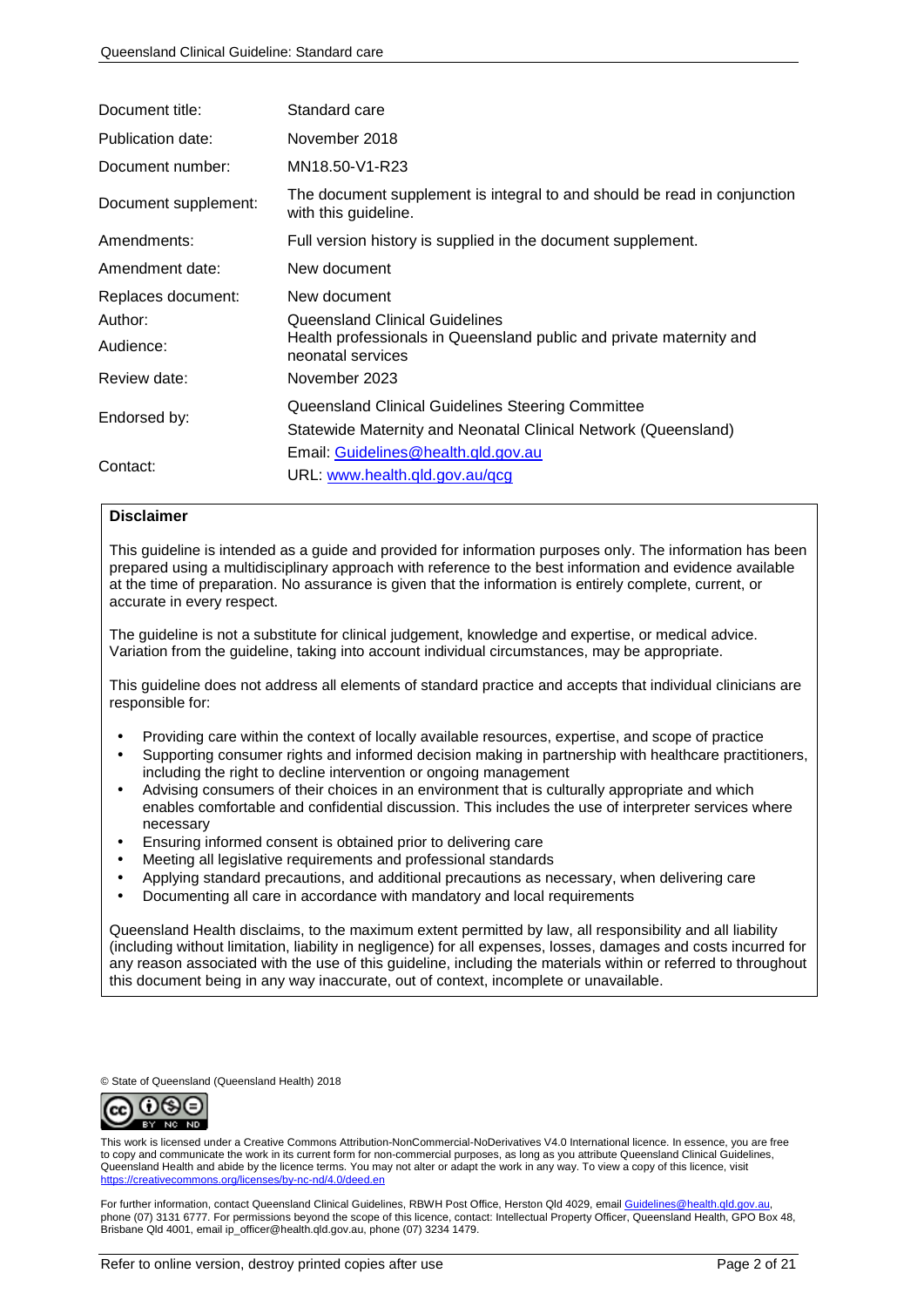#### **Abbreviations**

| <b>CSCF</b>  | Clinical services capability framework               |
|--------------|------------------------------------------------------|
| <b>GP</b>    | General practitioner                                 |
| <b>NMBA</b>  | Nursing and Midwifery Board of Australia             |
| <b>MBA</b>   | <b>Medical Board of Australia</b>                    |
| <b>NSQHS</b> | National Safety and Quality Health Service Standards |
| QCG          | <b>Queensland Clinical Guidelines</b>                |
| <b>RSQ</b>   | <b>Retrieval Services Queensland</b>                 |
| <b>SBAR</b>  | Situation, Background, Assessment, Recommendation(s) |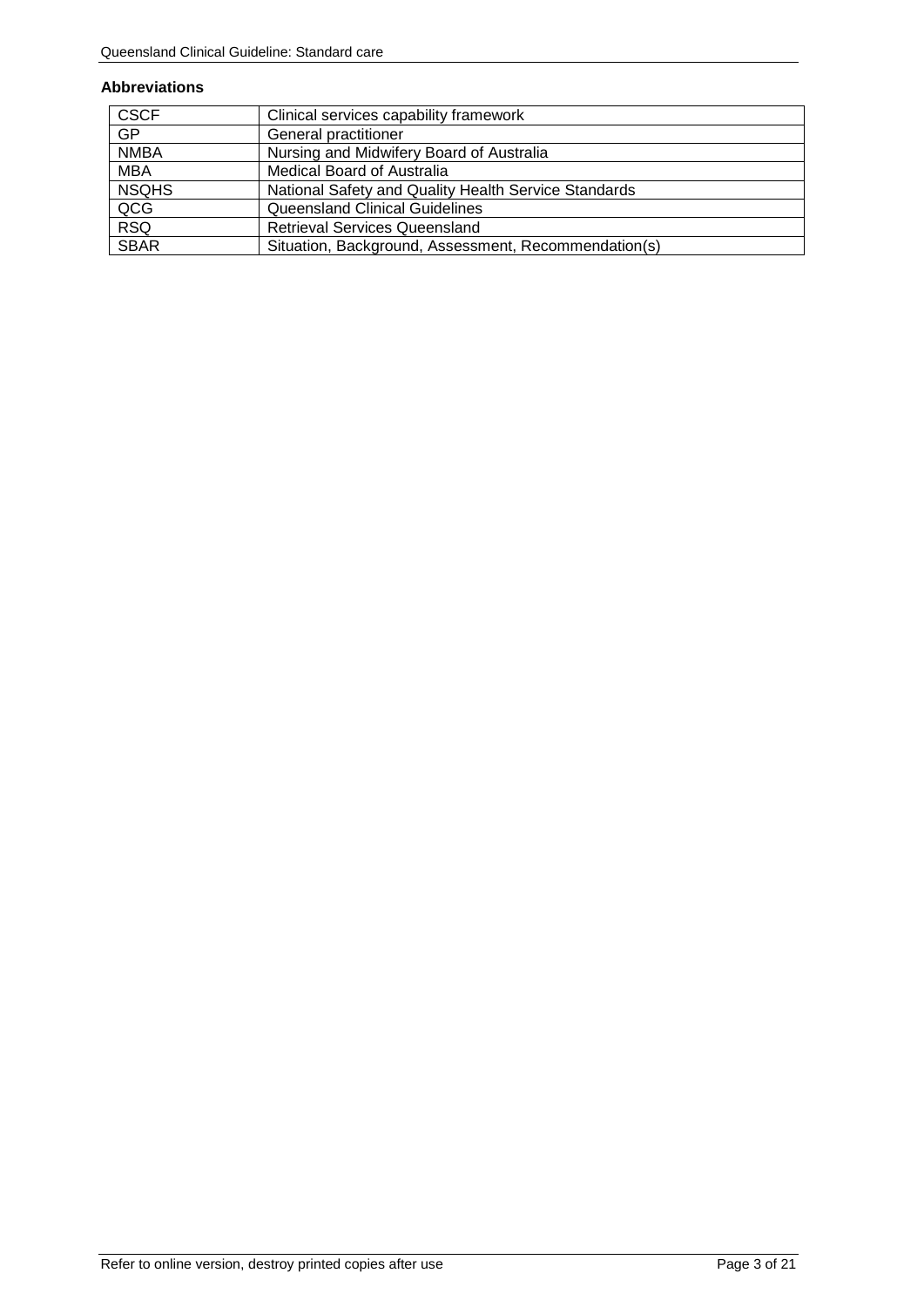#### **Table of Contents**

| $\mathbf{1}$   |
|----------------|
| 1.1            |
| 1.1.1          |
| 1.1.2          |
| 1.1.3          |
| 1.1.4          |
| 1.2            |
| 1.3            |
| 2              |
| 2.1            |
| 3              |
| 4              |
| 5              |
| 5.1            |
| 5.2            |
| 5.2.1          |
| 6              |
| 6.1            |
| 6.2            |
| 6.3            |
| $\overline{7}$ |
| 8              |
|                |
|                |

### **List of Tables**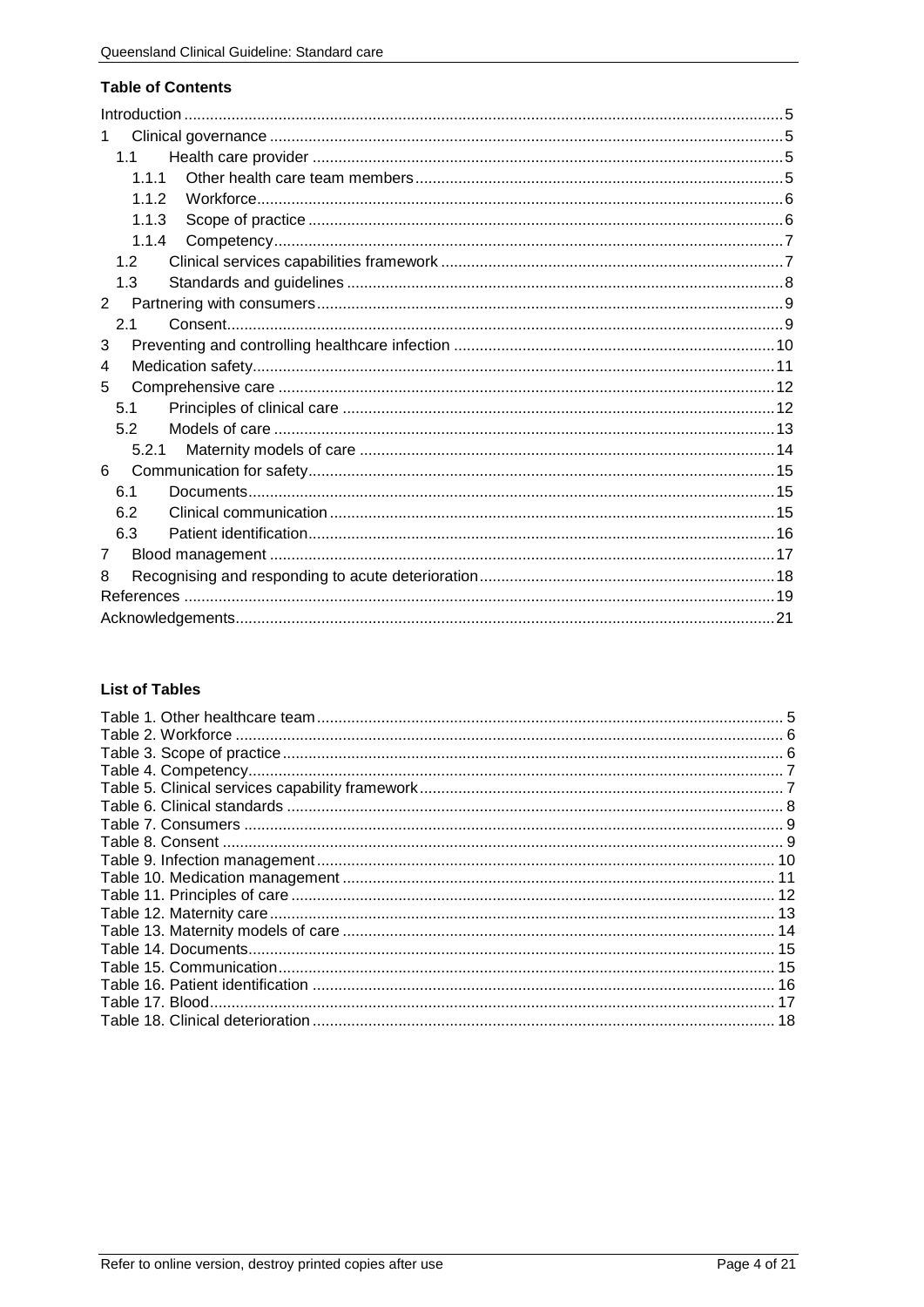# <span id="page-4-0"></span>**Introduction**

This guideline applies to the content included in all Queensland Clinical Guidelines (QCG) and associated resources.

The intent of this guideline is to define or describe generic healthcare concepts (standard care), standards or practices assumed to be common knowledge or in common use in Queensland maternity and neonatal service delivery. This will facilitate a common understanding of care delivery expectations and meaning, within QCG documents, promote consistency across documents and reduce duplication. The National Safety and Quality Health Service (NSQHS) Standards produced by the Australian Commission of Safety and Quality in Heath Care have been used as a framework for this guideline.<sup>1</sup>

# <span id="page-4-1"></span>**1 Clinical governance**

**Standard 1:** Clinical Governance aims to ensure that there are systems in place within health service organisations to maintain and improve the reliability, safety and quality of health care.1

### <span id="page-4-2"></span>**1.1 Health care provider**

A person who has undertaken a recognised program of health education and training that enables registration with the relevant professional entity and/or regulatory body<sup>2-4</sup>. For example:

- Medical practitioner (e.g. general practitioner (GP))
- Midwife
- Nurse

A specialist practitioner is a health care provider who has undertaken a recognised program of additional advanced health education and training. For example

- Specialist medical practitioner (e.g. obstetrician, neonatologist, paediatrician, anaesthetist)
- Nurse practitioner

#### <span id="page-4-3"></span>**1.1.1 Other health care team members**

<span id="page-4-4"></span>Table 1. Other healthcare team

| <b>Aspect</b>                                                             | <b>Definition</b>                                                                                                                                                                                                                                                                                                                                                                                               |
|---------------------------------------------------------------------------|-----------------------------------------------------------------------------------------------------------------------------------------------------------------------------------------------------------------------------------------------------------------------------------------------------------------------------------------------------------------------------------------------------------------|
| Aboriginal and<br><b>Torres Strait</b><br>Islander health<br>practitioner | Aboriginal and/or Torres Strait Islander person registered with the<br>ä,<br>Aboriginal and Torres Strait Islander Board of Australia who enhances<br>holistic health to their community in a culturally safe manner <sup>5</sup>                                                                                                                                                                               |
| <b>Allied health</b><br>practitioner                                      | A qualified health practitioner with specialised expertise in preventing,<br>ä,<br>diagnosing and treating a range of conditions and illnesses, including<br>pharmacy, physiotherapy, occupational therapy, speech pathology and<br>other disciplines <sup>6</sup>                                                                                                                                              |
| <b>Consumer</b>                                                           | Person who has used or may potentially use health services'<br>Includes family members or carers for a client/patient of health service <sup>1</sup><br>$\blacksquare$<br>Individuals, groups or communities such as women and/or their families,<br>$\blacksquare$<br>representatives and significant others who work in partnership with health<br>professionals to plan and receive health care <sup>7</sup> |
| <b>Doula</b>                                                              | Provides non-medical support and information to women and their<br>$\blacksquare$<br>partners during birth and the postnatal period<br>Clinical tasks, including vaginal examinations and fetal heart rate<br>monitoring, medical advice or diagnosing and second opinions, are<br>outside their scope of practice <sup>8</sup>                                                                                 |
| <b>Multidisciplinary</b><br>team                                          | Team of health care professionals from multiple disciplines including (but<br>$\blacksquare$<br>not limited to):<br>o Nurses, doctors, midwives, social workers, Aboriginal and Torres Strait<br>Islander health practitioners, pharmacists, physiotherapists<br>Work together to deliver comprehensive patient care <sup>1</sup>                                                                               |
| <b>Student</b>                                                            | Participant in an approved program of study that leads to eligibility for<br>$\blacksquare$<br>registration as a health care professional who are undertaking clinical<br>training <sup>9</sup>                                                                                                                                                                                                                 |
| Social worker                                                             | Social workers support people to make change in their lives to improve<br>$\blacksquare$<br>their personal and social well-being <sup>10</sup>                                                                                                                                                                                                                                                                  |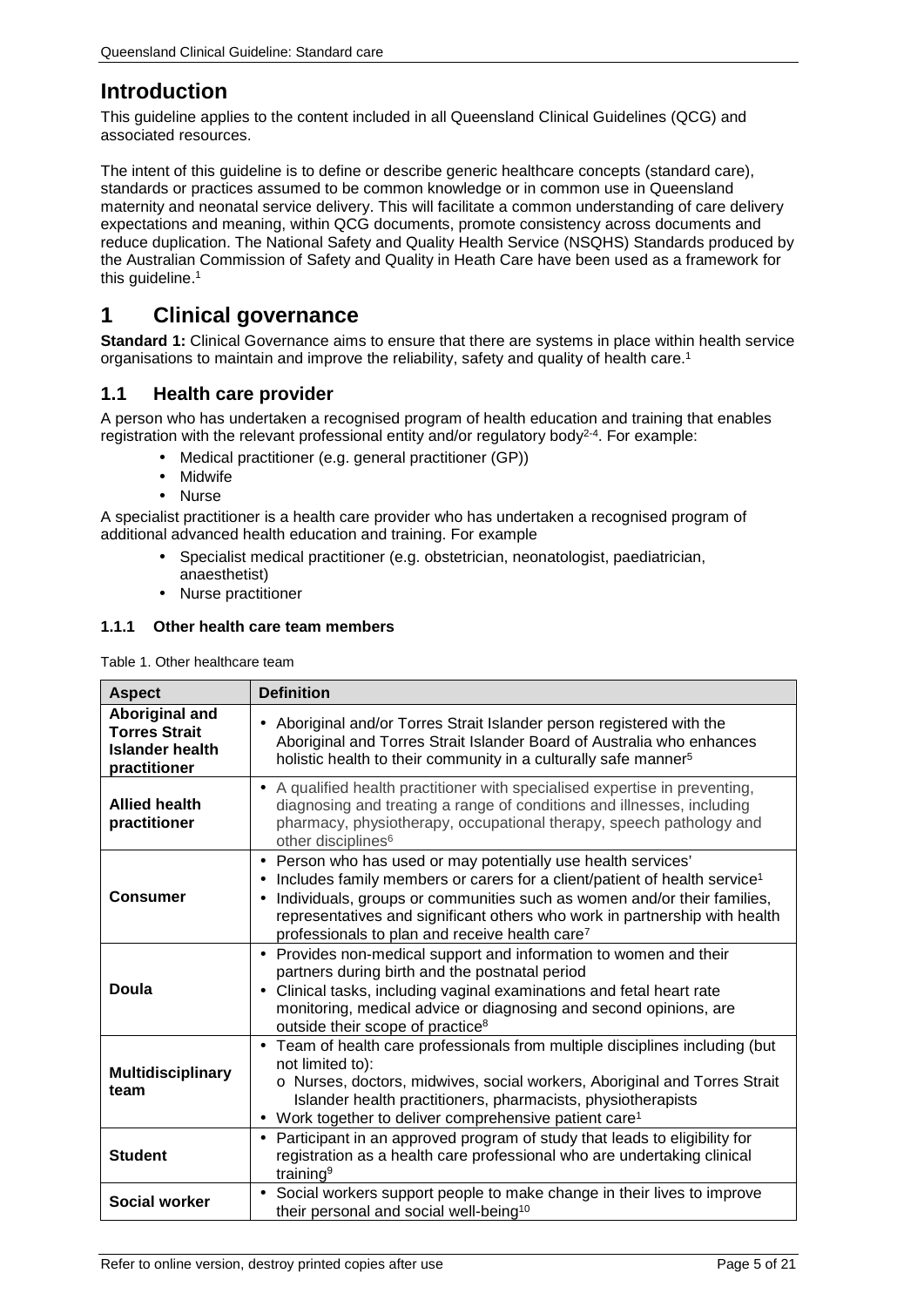#### <span id="page-5-0"></span>**1.1.2 Workforce**

<span id="page-5-2"></span>

| <b>Aspect</b>           | <b>Consideration</b>                                                                                                                                                                                                                                                                                                                                                                                                           |
|-------------------------|--------------------------------------------------------------------------------------------------------------------------------------------------------------------------------------------------------------------------------------------------------------------------------------------------------------------------------------------------------------------------------------------------------------------------------|
| Education/<br>training  | Provide staff with opportunities for education and training to meet<br>legislative, mandatory and requisite training relevant to their role and<br>scope of practice                                                                                                                                                                                                                                                           |
| <b>Staff debriefing</b> | Provide opportunities for staff debriefing following critical incidents and<br>other situations where staff are required to provide care in stressful<br>circumstance (e.g. stabilisation of sick preterm baby in regional unit prior<br>to retrieval)<br>Involve appropriate staff, for example retrieval services to assist with the<br>٠<br>debrief<br>Ensure staff have access to employee assistance services as required |

### <span id="page-5-1"></span>**1.1.3 Scope of practice**

<span id="page-5-3"></span>Table 3. Scope of practice

| <b>Aspect</b>                          | <b>Comment</b>                                                                                                                                                                                                                                                                                                                                                                                                                                                                                                                                                                                                                                                                                                                                                          |
|----------------------------------------|-------------------------------------------------------------------------------------------------------------------------------------------------------------------------------------------------------------------------------------------------------------------------------------------------------------------------------------------------------------------------------------------------------------------------------------------------------------------------------------------------------------------------------------------------------------------------------------------------------------------------------------------------------------------------------------------------------------------------------------------------------------------------|
| <b>Context</b>                         | The boundaries within which the profession is educated, competent and<br>permitted to perform by law<br>The roles, functions, responsibilities and activities that a health care<br>$\blacksquare$<br>professional is educated and competent to carry out<br>Includes:<br>o Legislative requirements<br>o Professional standards<br>$\circ$ Local and organisational policy <sup>1,2,11,12</sup><br>Includes scope of practice for the profession as well as the individual <sup>11</sup><br>Individual scope of practice varies depending on the:<br>o Context where the care is provided<br>o Health needs of the women and babies<br>o Level of competence and confidence of the practitioner<br>$\circ$ Policy requirements of the service provider <sup>2,11</sup> |
| <b>Aboriginal and</b>                  |                                                                                                                                                                                                                                                                                                                                                                                                                                                                                                                                                                                                                                                                                                                                                                         |
| <b>Torres Strait</b>                   | Provide health care to Aboriginal and Torres Strait Island people in                                                                                                                                                                                                                                                                                                                                                                                                                                                                                                                                                                                                                                                                                                    |
| <b>Islander health</b><br>practitioner | community health clinics and communities                                                                                                                                                                                                                                                                                                                                                                                                                                                                                                                                                                                                                                                                                                                                |
| <b>Medical</b>                         | Work within level of competence to provide safe and appropriate care <sup>4</sup><br>Not specifically defined by MBA<br>Expected-professional judgement is used<br>×,<br>Complies with college guidelines regarding the attributes of fellows of<br>×,<br>relevant colleges, e.g. Royal Australian and New Zealand College of<br>Obstetricians and Gynaecologists (RANZCOG), Royal Australian College<br>of Physicians, Royal Australian College of General Practitioners <sup>3,13,14</sup>                                                                                                                                                                                                                                                                            |
| Midwife <sup>11,12,15</sup>            | Provide women-centred care across the woman's full continuum of<br>pregnancy, labour and birth, postnatally and transition to parenting<br>Practise in any setting to promote holistic health, provide counselling and<br>education for the woman, her family and the community in the areas of<br>women's health, sexual or reproductive health and child care<br>Refer also to the International Confederation of Midwives <sup>16</sup><br>$\blacksquare$                                                                                                                                                                                                                                                                                                            |
| <b>Nursing</b>                         | Provides autonomous and collaborative care in a variety of settings<br>including hospitals, outpatient departments, patients' homes and<br>community settings<br>Includes:<br>o Direct clinical care<br>o Health promotion; illness prevention<br>o Advocacy <sup>11</sup>                                                                                                                                                                                                                                                                                                                                                                                                                                                                                              |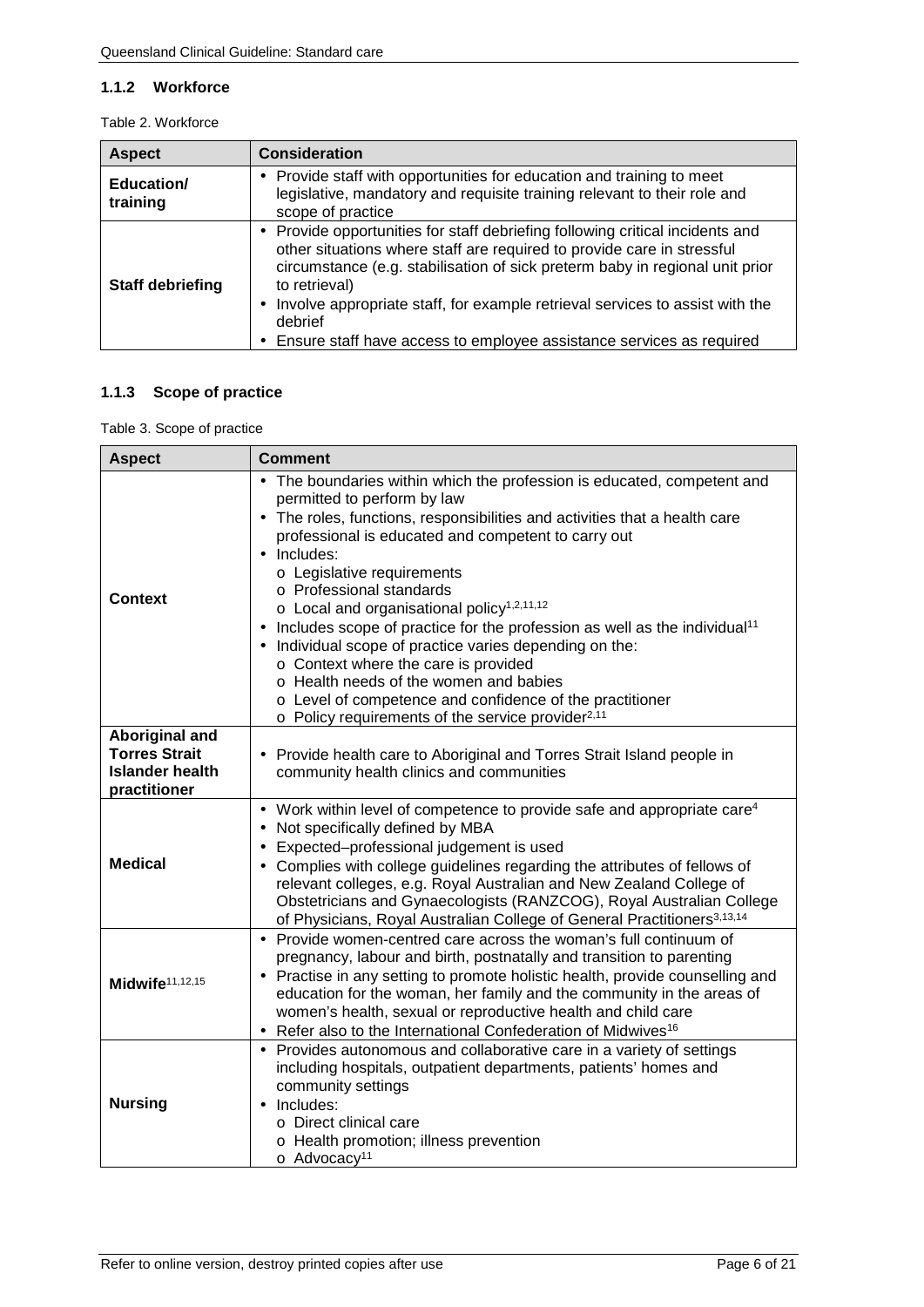#### <span id="page-6-0"></span>**1.1.4 Competency**

<span id="page-6-2"></span>

|  | Table 4. Competency |
|--|---------------------|
|--|---------------------|

| <b>Aspect</b>                    | <b>Comment</b>                                                                                                                                                                                                                                                                              |
|----------------------------------|---------------------------------------------------------------------------------------------------------------------------------------------------------------------------------------------------------------------------------------------------------------------------------------------|
| <b>Experienced</b>               | Possession of knowledge or skill in a particular field or activity gained over<br>time $17$                                                                                                                                                                                                 |
| <b>Competent</b>                 | Combination of knowledge, skill, abilities and attributes required for the<br>$\blacksquare$<br>clinician to be successful in their role <sup>1</sup>                                                                                                                                       |
| <b>Credentialed</b>              | Clinician has undergone a formal process to verify qualifications, skills,<br>experience to ensure safe, high quality healthcare within a specific setting<br>and role <sup>18,19</sup>                                                                                                     |
| <b>Education and</b><br>training | Health professionals are expected to have completed appropriate<br>$\blacksquare$<br>education and training in line with care provision including:<br>o Continuing professional development applicable to registration and<br>scope of practice<br>$\circ$ Mandatory training <sup>18</sup> |

## <span id="page-6-1"></span>**1.2 Clinical services capabilities framework**

<span id="page-6-3"></span>Table 5. Clinical services capability framework

| <b>Aspect</b>       | <b>Consideration</b>                                                                                                                                                                                                                                                                                                                                                                                                                                                                                                                                                                                                                                                          |
|---------------------|-------------------------------------------------------------------------------------------------------------------------------------------------------------------------------------------------------------------------------------------------------------------------------------------------------------------------------------------------------------------------------------------------------------------------------------------------------------------------------------------------------------------------------------------------------------------------------------------------------------------------------------------------------------------------------|
| <b>Context</b>      | Sets of minimum patient safety criteria by service capability level to inform<br>٠<br>health service planning and delivery<br>Short term care, for women and babies with complex health issues,<br>٠<br>beyond the capability service level may be required <sup>20</sup><br>o Use clinical judgement and local risk management responses to<br>determine the need for transfer to a facility with a higher level of care<br>capability <sup>20</sup><br>Consider the level of clinical service capability framework (CSCF) when<br>٠<br>providing obstetric and neonatal care to women and babies<br>Provide all care within the facility and service CSCF<br>$\blacksquare$ |
| <b>Key elements</b> | $Consider20$ :<br>×.<br>o Workforce requirements including training and education, levels of<br>competence and skills maintenance<br>Ability to comply with legislation, and standards and guidelines<br>$\circ$<br>applicable to the service<br>o Availability of support services<br>o Environmental considerations including equipment and facilities<br>o Available skill mix and staffing levels                                                                                                                                                                                                                                                                         |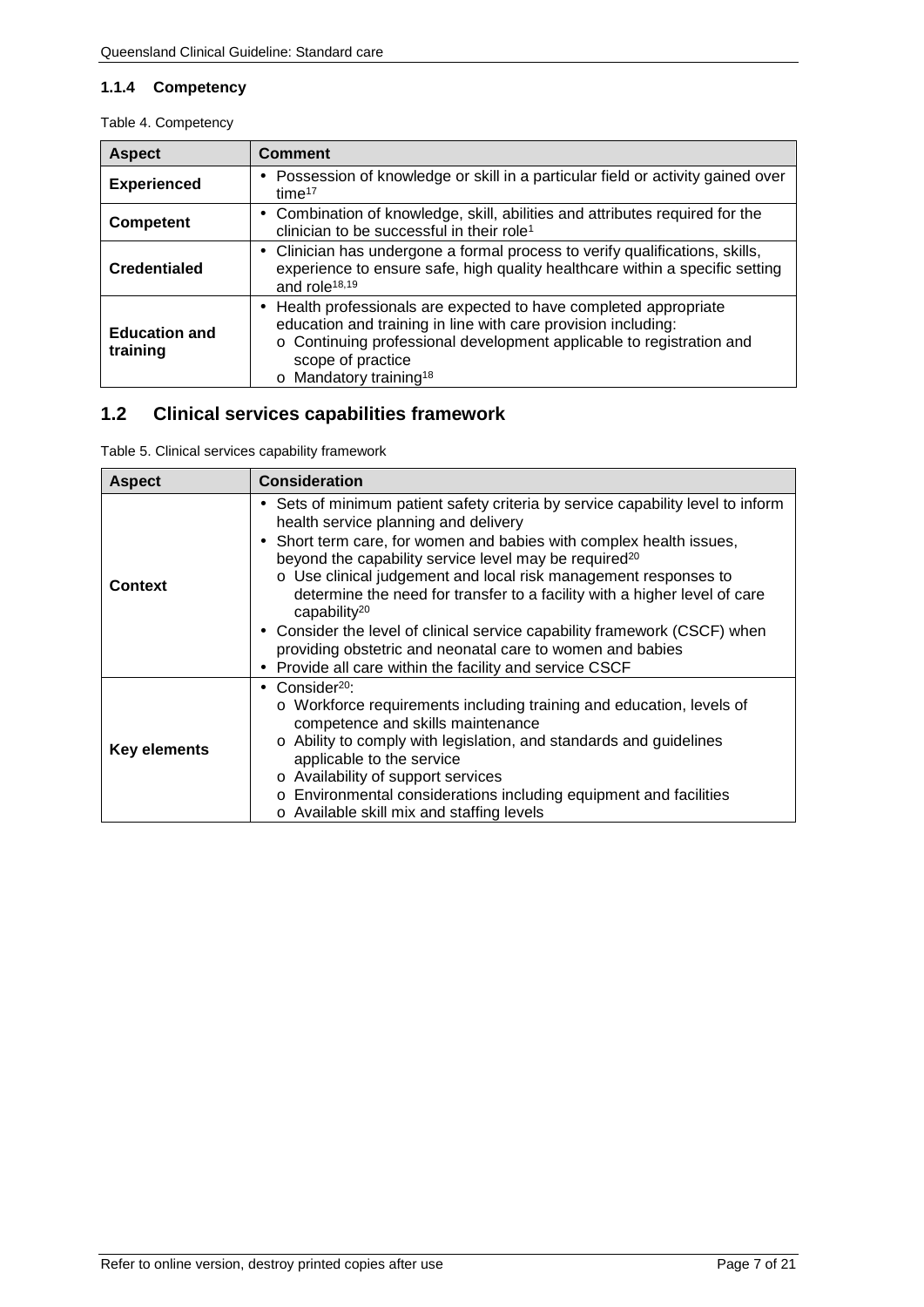# <span id="page-7-0"></span>**1.3 Standards and guidelines**

#### <span id="page-7-1"></span>Table 6. Clinical standards

| <b>Aspect</b>                              | <b>Good practice point</b>                                                                                                                                                                                                                                                                                                                                                                                                                                                                                                                                                                                            |
|--------------------------------------------|-----------------------------------------------------------------------------------------------------------------------------------------------------------------------------------------------------------------------------------------------------------------------------------------------------------------------------------------------------------------------------------------------------------------------------------------------------------------------------------------------------------------------------------------------------------------------------------------------------------------------|
| Context                                    | Provide care based on available evidence, clinical judgement and the<br>ä,<br>individual circumstances of the woman, baby and family<br>Levels of evidence used may range from:<br>o High-level 1 based (randomised controlled trial), to low-consensus<br>(expert opinion of clinicians) when no other level of evidence is<br>available                                                                                                                                                                                                                                                                             |
| <b>National</b><br>consensus<br>statements | Follow the recommendations of the National Consensus Statements<br>í.<br>specifically:<br>$\circ$ Recognising and responding to clinical deterioration <sup>21</sup><br>o Essential elements for safe and high-quality end-of-life care <sup>22,23</sup><br>o Essential elements for recognising and responding to deterioration in a<br>person's mental state <sup>21</sup><br>Use approved forms and documents <sup>24-29</sup> (e.g. medication charts, clinical<br>ä,<br>pathways, early warning tools) [refer to Table 18. Clinical deterioration]                                                               |
| <b>Clinical care</b><br>standards          | Follow local evidence based protocols, guidelines and policies<br>í,<br>Consider NSQHS Standards <sup>1</sup> in provision of clinical care to women and<br>babies<br>Follow local evidence based protocols regarding the risk assessment and<br>$\blacksquare$<br>management of;<br>o Falls<br>o Pressure areas<br>Follow local evidence based protocols regarding patient and manual<br>handling practices                                                                                                                                                                                                          |
| <b>National</b><br>guidelines              | Consider recommendations of national guidelines including:<br>$\blacksquare$<br>o Clinical practice guidelines: Pregnancy care <sup>30</sup><br>o Patient blood management guidelines <sup>31,32</sup><br>o Management of perinatal infections guideline <sup>33</sup><br>Consider recommendations of recognised Australian professional and<br>other bodies including RANZCOG; Australian College of Midwives (ACM);<br>Australian College of Neonatal Nurses (ACNN); Australian and New<br>Zealand Committee on Resuscitation (ANZCOR); National Health and<br>Medical Research Council (NHMRC) <sup>15,34-37</sup> |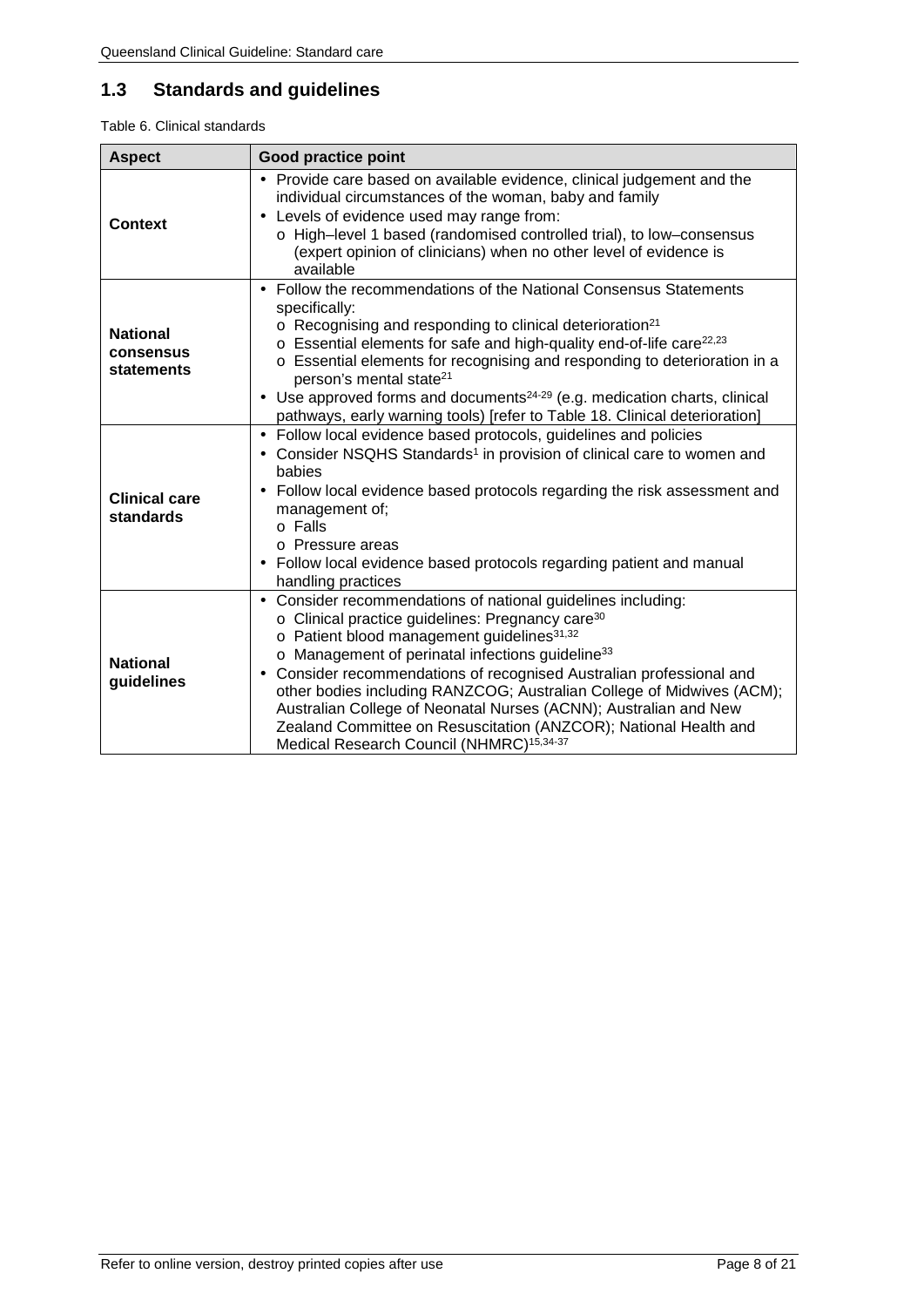# <span id="page-8-0"></span>**2 Partnering with consumers**

**Standard 2**: Partnering with consumers which aims to ensure that there are systems in place within health service organisations to maintain and improve the reliability, safety and quality of health care.1

<span id="page-8-2"></span>

|  | Table 7. Consumers |
|--|--------------------|
|--|--------------------|

| <b>Aspect</b>                          | <b>Consideration</b>                                                                                                                                                                                                                                                                                                                                                                                                                                                                                                                                                                                                                                                                     |
|----------------------------------------|------------------------------------------------------------------------------------------------------------------------------------------------------------------------------------------------------------------------------------------------------------------------------------------------------------------------------------------------------------------------------------------------------------------------------------------------------------------------------------------------------------------------------------------------------------------------------------------------------------------------------------------------------------------------------------------|
| General<br>principles <sup>38,39</sup> | Design care to suit the needs of the women, babies and families (not the<br>$\blacksquare$<br>healthcare providers)<br>Recognise diversity<br>٠<br>Include consumers in care planning and decision making<br>٠<br>Ensure informed consent<br>$\blacksquare$<br>Provide information in easy to understand terms<br>٠<br>Treat women and babies with dignity and provide care that is respectful<br>$\blacksquare$<br>Share useful information<br>$\blacksquare$<br>Support and encourage women, partners and families<br>$\blacksquare$<br>Encourage positive experiences<br>$\blacksquare$<br>Emphasise safety<br>$\blacksquare$<br>Incorporate consumer views and experiences into care |
| <b>Health literacy</b>                 | Provide consumers with easy to understand information about health and<br>×,<br>healthcare to help them make decisions <sup>40,41</sup> (e.g., consent forms, patient/<br>consumer information)<br>Provide culturally appropriate resources<br>٠<br>If required involve interpreter services<br>٠                                                                                                                                                                                                                                                                                                                                                                                        |
| <b>Cultural safety</b>                 | Provide care that is respectful of cultural norms and beliefs and identifies<br>$\blacksquare$<br>differences and needs of individuals and groups<br>Consider specific needs of Aboriginal and Torres Strait women, babies<br>٠<br>and families <sup>42</sup><br>Consider specific needs of women and families form culturally and<br>٠<br>linguistically diverse backgrounds <sup>42,43</sup>                                                                                                                                                                                                                                                                                           |

## <span id="page-8-1"></span>**2.1 Consent**

<span id="page-8-3"></span>Table 8. Consent

| <b>Aspect</b>                                    | <b>Good practice point</b>                                                                                                                                                                                                                                                                                                                                                                                                                                                                                                                                                                                                                                                                                                            |
|--------------------------------------------------|---------------------------------------------------------------------------------------------------------------------------------------------------------------------------------------------------------------------------------------------------------------------------------------------------------------------------------------------------------------------------------------------------------------------------------------------------------------------------------------------------------------------------------------------------------------------------------------------------------------------------------------------------------------------------------------------------------------------------------------|
| <b>Informed</b><br>consent <sup>1</sup>          | Follow policy and guidance about informed consent to ensure women and<br>$\blacksquare$<br>families receive and understand information about their health care, make<br>informed decisions and have their decisions respected 44<br>Provide the woman and her family (as appropriate) with relevant<br>$\blacksquare$<br>information $44$ :<br>o To make informed choices and decisions regarding all aspects of care<br>including investigations, interventions, procedures and examinations<br>o Withdraw consent at any time<br>Include in the discussion:<br>ä,<br>○ Care processes<br>o Available and alternate options including no action<br>$\circ$ Potential outcomes<br>Risks and benefits<br>Success rates<br>Side effects |
| <b>Informed</b><br>decision making <sup>45</sup> | The woman's values, goals and concerns are integrated with the best<br>$\blacksquare$<br>available evidence of benefits, risks and uncertainties of treatment to<br>make appropriate care decisions<br>The woman (and family) with support from clinicians make care decisions<br>٠<br>Encourage the woman (and family) to communicate care preferences<br>٠                                                                                                                                                                                                                                                                                                                                                                          |
| <b>Baby</b>                                      | Obtain informed consent from parents<br>٠<br>Parents may choose to refuse treatment(s) for their baby <sup>23</sup><br>٠<br>o If parental decisions are considered to not be in the baby's best<br>interests escalate as indicated for advice                                                                                                                                                                                                                                                                                                                                                                                                                                                                                         |
| <b>Declining care</b>                            | Women may decline all or part of care offered if they choose<br>Refer to Declining care guideline <sup>46</sup>                                                                                                                                                                                                                                                                                                                                                                                                                                                                                                                                                                                                                       |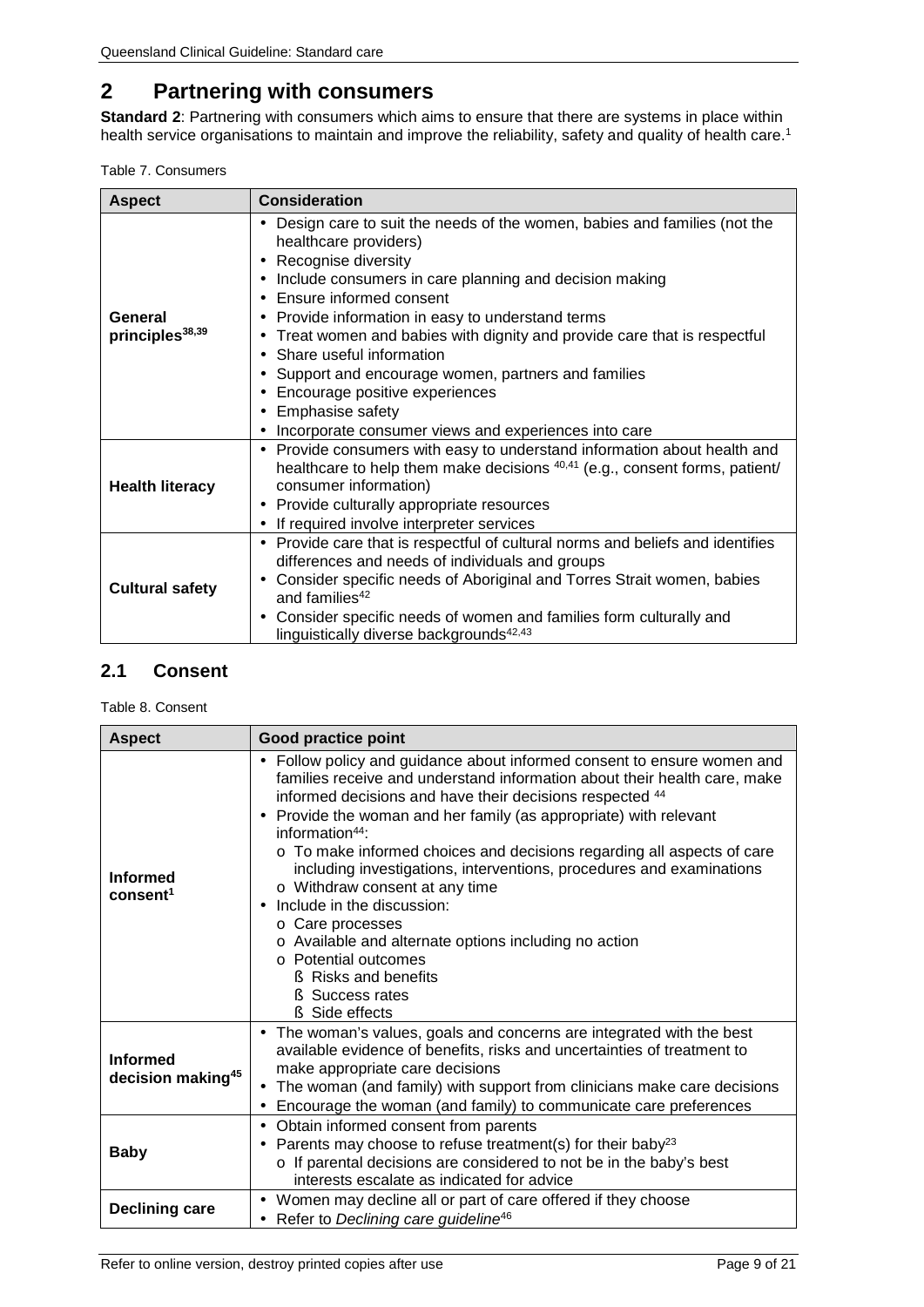# <span id="page-9-0"></span>**3 Preventing and controlling healthcare infection**

**Standard 3:** Preventing and controlling health-care associated infection which aims to reduce the risk of patients getting preventable healthcare-associated infections, manage infections effectively if they occur, and limit the development of antimicrobial resistance through the appropriate prescribing and use of antimicrobials.1

| <b>Aspect</b>                | <b>Good practice point</b>                                                                                                                                                                                                                                                                                                                                                                                                                                                                                                                                                          |
|------------------------------|-------------------------------------------------------------------------------------------------------------------------------------------------------------------------------------------------------------------------------------------------------------------------------------------------------------------------------------------------------------------------------------------------------------------------------------------------------------------------------------------------------------------------------------------------------------------------------------|
| <b>Infection control</b>     | Follow national standards and local policies and procedures including:<br>$\circ$ Standard precautions <sup>47</sup><br>S Use personal protective equipment for all procedures and patient<br>contact in line with national standards and local procedures <sup>47</sup><br>Perform hand hygiene before and after every episode of patient<br>$\blacksquare$<br>contact <sup>47,48</sup>                                                                                                                                                                                            |
| Antimicrobial<br>stewardship | Adhere to the principles of antimicrobial stewardship to improve patient<br>$\blacksquare$<br>outcomes, minimise adverse events and decrease the rate of antimicrobial<br>resistance <sup>49</sup><br>Provide the correct antibiotic to treat the condition at the right dose, the<br>$\bullet$<br>right route, at the right time and for the right duration to woman and babies<br>with bacterial infections<br>Accurately assess and provide timely review to reduce risk of adverse<br>$\blacksquare$<br>effects and reduce the emergence of antibiotic resistance <sup>50</sup> |
| <b>Equipment</b>             | Follow national standards and local policies and procedures for:<br>$\blacksquare$<br>o Processing reusable equipment and instruments<br>o Disposing of sharps<br>o Environmental cleaning<br>o Waste management<br>$\circ$ Linen handling <sup>47</sup>                                                                                                                                                                                                                                                                                                                            |

<span id="page-9-1"></span>

|  |  | Table 9. Infection management |
|--|--|-------------------------------|
|--|--|-------------------------------|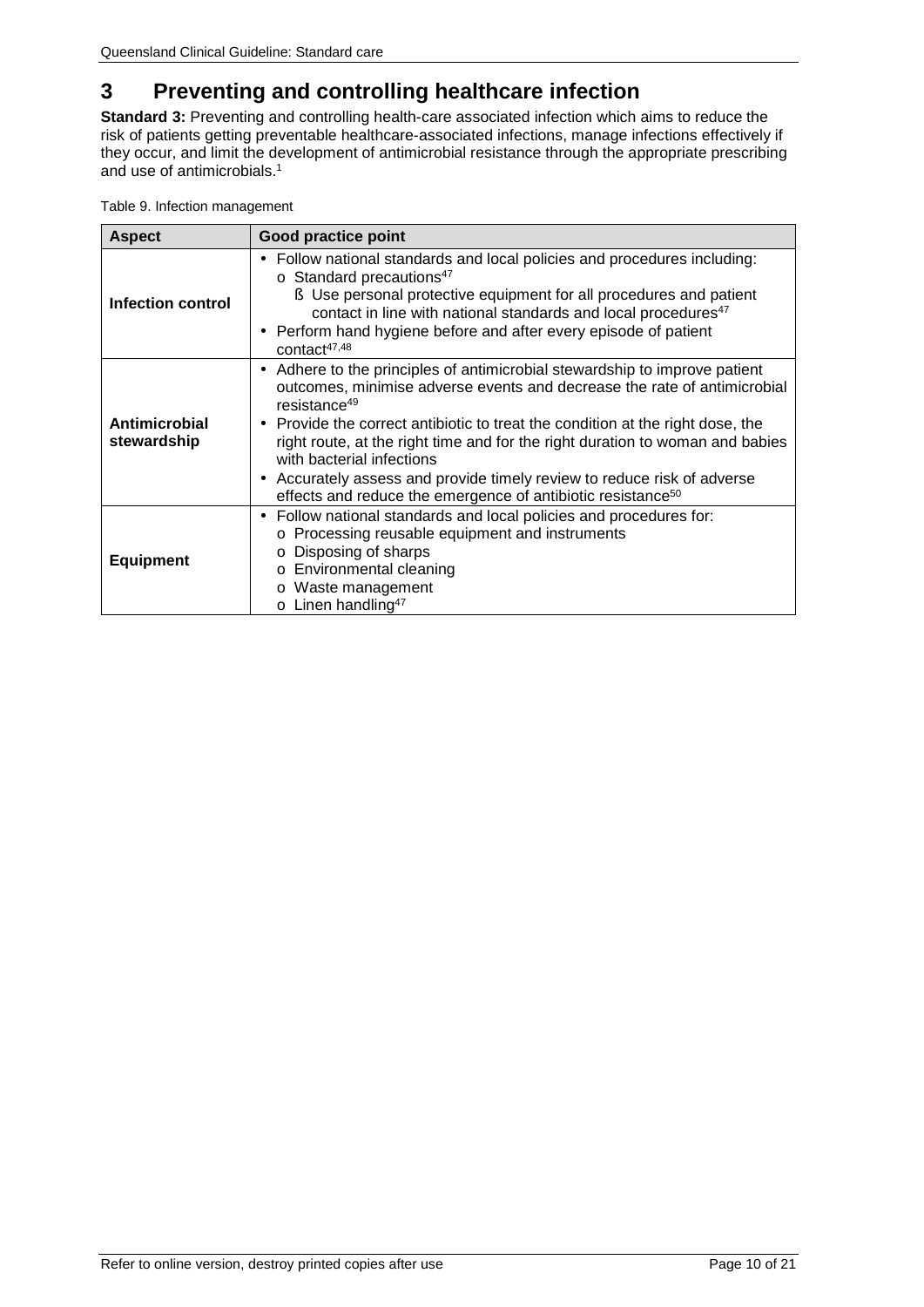# <span id="page-10-0"></span>**4 Medication safety**

**Standard 4:** Medication safety which aims to ensure that clinicians are competent to safely prescribe, dispense and administer appropriate medicines, and monitor medicine use. It also aims to ensure that consumers are informed about medicines, and understand their own medicine needs and risks.1

<span id="page-10-1"></span>

|  |  | Table 10. Medication management |
|--|--|---------------------------------|
|--|--|---------------------------------|

| <b>Aspect</b>                | Good practice point                                                                                                                                                                                                                                                                                                                                                                                                                                                                                                                                                                                                                                                                                                                                                                                                                                                                                                                                                                                                                                                                                                                                                                                                                                                                                                         |
|------------------------------|-----------------------------------------------------------------------------------------------------------------------------------------------------------------------------------------------------------------------------------------------------------------------------------------------------------------------------------------------------------------------------------------------------------------------------------------------------------------------------------------------------------------------------------------------------------------------------------------------------------------------------------------------------------------------------------------------------------------------------------------------------------------------------------------------------------------------------------------------------------------------------------------------------------------------------------------------------------------------------------------------------------------------------------------------------------------------------------------------------------------------------------------------------------------------------------------------------------------------------------------------------------------------------------------------------------------------------|
| <b>Context</b>               | QCG guidance regarding medications is based on the best available<br>evidence, expert advice and consensus of the working party.<br>Drug information is provided as a guide only                                                                                                                                                                                                                                                                                                                                                                                                                                                                                                                                                                                                                                                                                                                                                                                                                                                                                                                                                                                                                                                                                                                                            |
| <b>Drug information</b>      | Refer to a current copy of an Australian or other pharmacopeia                                                                                                                                                                                                                                                                                                                                                                                                                                                                                                                                                                                                                                                                                                                                                                                                                                                                                                                                                                                                                                                                                                                                                                                                                                                              |
| <b>Clinical</b><br>standards | Documentation of medication:<br>$\circ$ Use approved terminology, abbreviations and symbols <sup>51</sup><br>o Follow general principle of drug prescribing–name of drug (generic),<br>route, dose, frequency, duration <sup>51</sup><br>Administer according to specific indications including off-label indications<br>$\blacksquare$<br>Be aware of possible adverse reactions and precautions<br>$\blacksquare$<br>Consider benefits versus risks of medication<br>$\blacksquare$<br>Follow local protocols for medication management and administration,<br>$\blacksquare$<br>including. standing orders, drug therapy protocols; 'rights' of medication<br>administration (right patient, right drug (check expiry date), right time, right<br>dose, right route, right to refuse, right documentation)                                                                                                                                                                                                                                                                                                                                                                                                                                                                                                               |
| Implementation               | Use standard prescription/medication order forms:<br>$\blacksquare$<br>o National hospital medication chart<br>o Pharmaceutical benefits scheme hospital medication chart <sup>25</sup><br>S Use clinical discretion and consider the individual patient when using<br>the chart for patient medication management in acute care settings <sup>25</sup><br><b>§</b> Digital medication chart (approved locally)<br>Document in the medical record:<br>o Drug name and route of administration<br>o Indication for the medication<br>o Intended duration<br>$\circ$ Plan for review <sup>50</sup><br>For babies, note: date of birth, weight, gestational age, basis for dose<br>$\blacksquare$<br>calculation (e.g. mg/kg-if appropriate) and dose in units of mass (e.g. 150<br>mg per dose, given four times a day) where appropriate <sup>24,52</sup><br>o Where appropriate, use international units (e.g. insulin) or volume of a<br>particular strength (e.g. mL/kg intragram 10%)<br>Use standard administration forms for prophylactic and therapeutic<br>$\blacksquare$<br>medications where they exist and are age appropriate (e.g. insulin,<br>heparin)<br>Comply with local protocols<br>Seek advice from relevant clinician/service (e.g. neonatologist, Retrieval<br>Services Queensland (RSQ), pharmacist,) |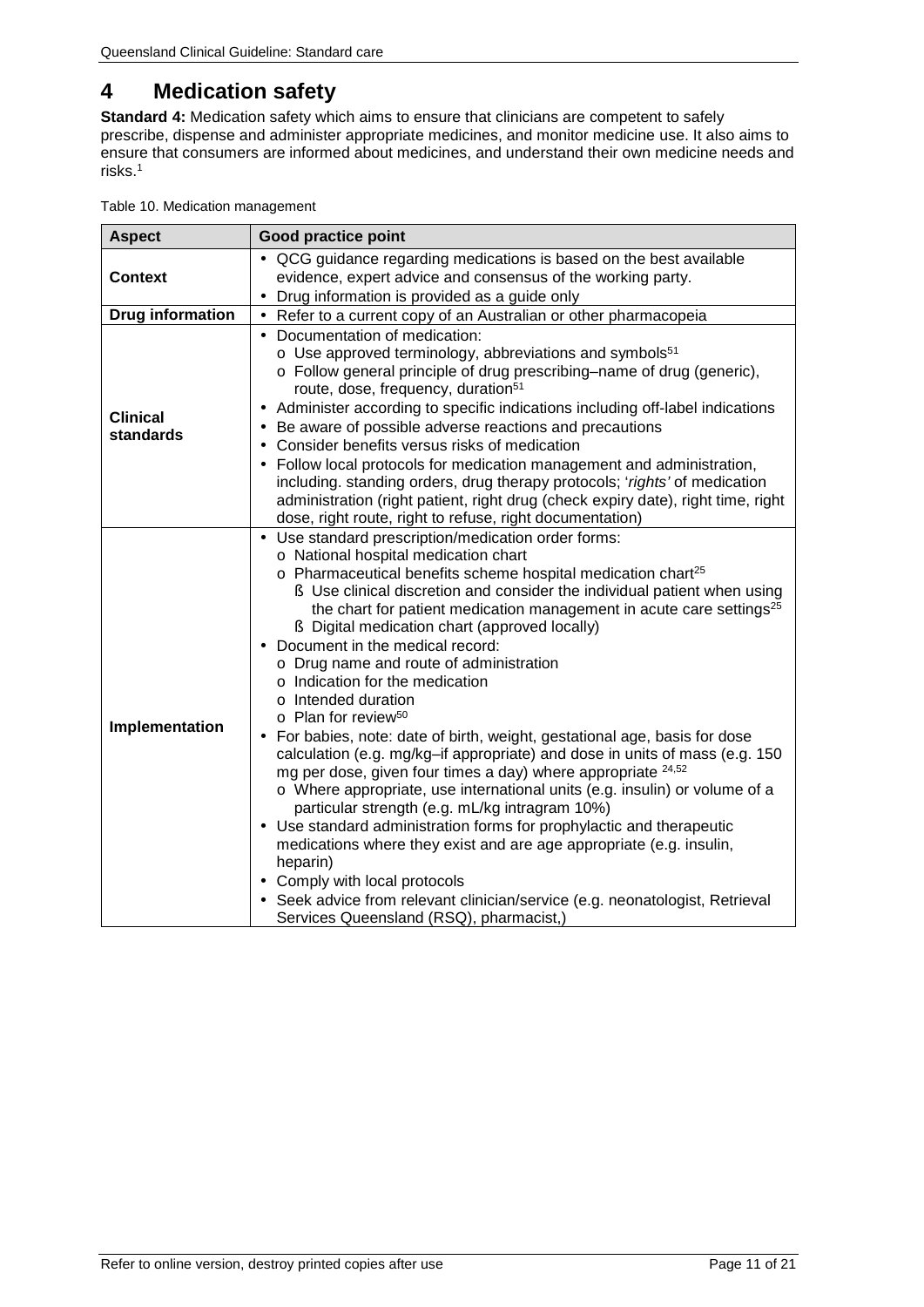# <span id="page-11-0"></span>**5 Comprehensive care**

**Standard 5:** Health service organisations set up and maintain systems and processes to support clinicians deliver comprehensive care. Systems are also set up and maintained to prevent and manage specific risks of harm to patients during the delivery of health care. The workforce uses the systems to deliver comprehensive care and manage risk.<sup>1</sup>

### <span id="page-11-1"></span>**5.1 Principles of clinical care**

<span id="page-11-2"></span>Table 11. Principles of care

| <b>Aspect</b>                         | <b>Good practice point</b>                                                                                                                                                                                                                                                                                                                                                                                                                                                                                                                                                                                       |
|---------------------------------------|------------------------------------------------------------------------------------------------------------------------------------------------------------------------------------------------------------------------------------------------------------------------------------------------------------------------------------------------------------------------------------------------------------------------------------------------------------------------------------------------------------------------------------------------------------------------------------------------------------------|
| <b>Privacy and</b><br>confidentiality | Follow local policies and protocols regarding the handling, storage and<br>destruction of healthcare records<br>o Refer to Privacy and confidentiality in Queensland Health policy <sup>53</sup><br>Comply with relevant legislation regarding privacy:<br>o Information Privacy Act 200954<br>o Part 7 of the Hospital and Health Boards Act 2011 <sup>55</sup><br>o Public Health Act 2005 <sup>56</sup>                                                                                                                                                                                                       |
| <b>Privacy</b><br>principles          | Protect the privacy of women and families<br>٠<br>Seek and document informed consent before disclosing information<br>$\bullet$<br>Ensure surroundings where care is provided enables private and<br>$\blacksquare$<br>confidential consultations, care and discussions<br>o Consider shared space or multiple women (and families/friends) in<br>$close$ environs <sup>57</sup><br>Consider privacy issues, including the presence of other healthcare<br>providers, for the woman during birthing and/or intimate examinations<br>Consider wishes of the woman regarding healthcare provider<br>$\blacksquare$ |
| <b>Culturally</b><br>appropriate care | Provide care to women and families that acknowledges and respects their<br>cultural beliefs and practices<br>If required, access and provide appropriate interpreter services                                                                                                                                                                                                                                                                                                                                                                                                                                    |
| <b>Child safety</b>                   | Follow legislation and local protocols regarding reporting of child safety<br>$\blacksquare$<br>concerns<br>Follow instructions regarding visitation and contact of parent(s) or others<br>as required                                                                                                                                                                                                                                                                                                                                                                                                           |
| <b>Quality and</b><br>safety          | Follow local protocols for:<br>$\blacksquare$<br>o Identifying, reporting and reviewing clinical risks<br>o Reporting and reviewing clinical incidents<br>o Root cause analysis (RCA)<br>Review clinical care in appropriate forums including Perinatal Morbidity<br>$\blacksquare$<br>and Mortality meetings                                                                                                                                                                                                                                                                                                    |
| <b>Patient safety</b>                 | Comply with patient safety notices issued by Patient Safety and Quality<br>Familiarise staff with the use of clinical equipment including, but not<br>٠<br>limited to, infusion devices, monitors and resuscitation equipment                                                                                                                                                                                                                                                                                                                                                                                    |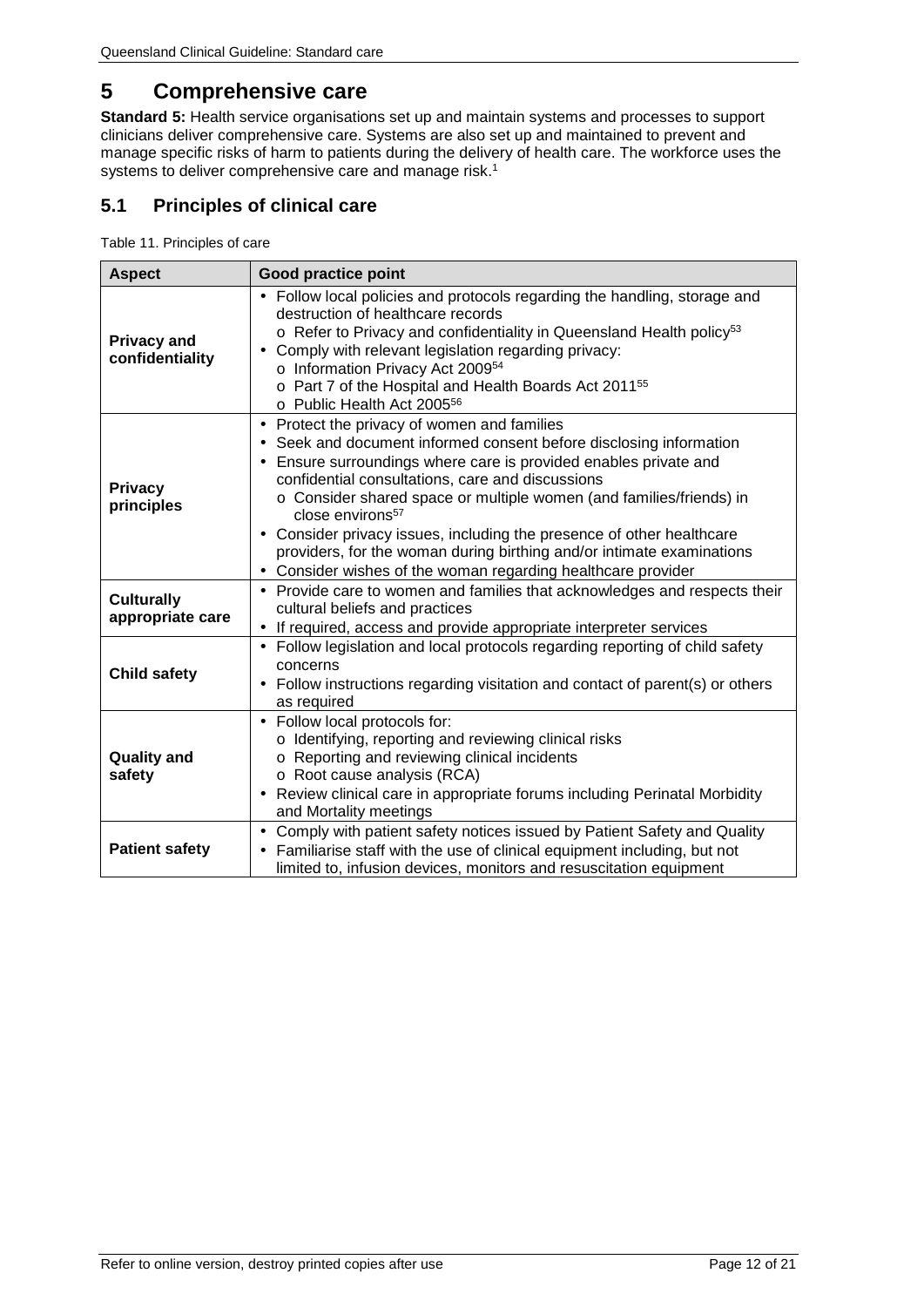### <span id="page-12-0"></span>**5.2 Models of care**

Regardless of the model, maternity care may be provided in the community (including outreach clinics), hospital or the woman's home.30,58 Intrapartum care is provided in a public or private hospital that provides birthing services.<sup>20</sup> Generally, postnatal care is not provided in hospital outpatient clinics.

<span id="page-12-1"></span>

| <b>Aspect</b>                          | <b>Comment</b>                                                                                                                                                                                                                                                                                                                                                                                                                                                                                                                                                                  |
|----------------------------------------|---------------------------------------------------------------------------------------------------------------------------------------------------------------------------------------------------------------------------------------------------------------------------------------------------------------------------------------------------------------------------------------------------------------------------------------------------------------------------------------------------------------------------------------------------------------------------------|
| Collaborative<br>care                  | Dynamic process to facilitate communication, trust and pathways to<br>provide safe, woman-centred care<br>Enables women to be active participants in their care<br>Has clearly defined roles and responsibilities for everyone<br>٠<br>Involves clinical networks and systems for timely referral and transfer of<br>٠<br>the woman and baby when required <sup>30</sup>                                                                                                                                                                                                        |
| <b>Continuity of care</b><br>and carer | Continuity of care<br>ä,<br>o Care is provided by a team without a designated named carer<br>o The team have a common philosophy and shared understanding of<br>care pathways for all healthcare providers involved in the woman's care<br>o Aims to reduce fragmented care and conflicting advice <sup>30</sup><br>Continuity of carer<br>٠<br>o A healthcare provider is known by the woman and provides her care<br>o Enables relationship development <sup>30</sup><br>o Continues to provide care even when other caregivers are required<br>over the full episode of care |
| Bundles of care <sup>59</sup>          | Based on Level 1 evidence (randomised controlled trials)<br>٠<br>Structured process of improving care and care outcomes<br>$\blacksquare$<br>Focus is on how to deliver best care, not what the care should be<br>٠<br>Small set of evidence-based practices (generally three–five)<br>٠<br>Success requires all steps to be completed<br>$\blacksquare$<br>Improve patient outcomes when performed collectively and reliably<br>٠                                                                                                                                              |
| Woman-centred<br>$care^{45}$           | Care is based on woman's:<br>o Individual needs and preferences<br>Empowerment in decision making<br>Best available evidence<br>$\Omega$<br>o Partnership with care providers                                                                                                                                                                                                                                                                                                                                                                                                   |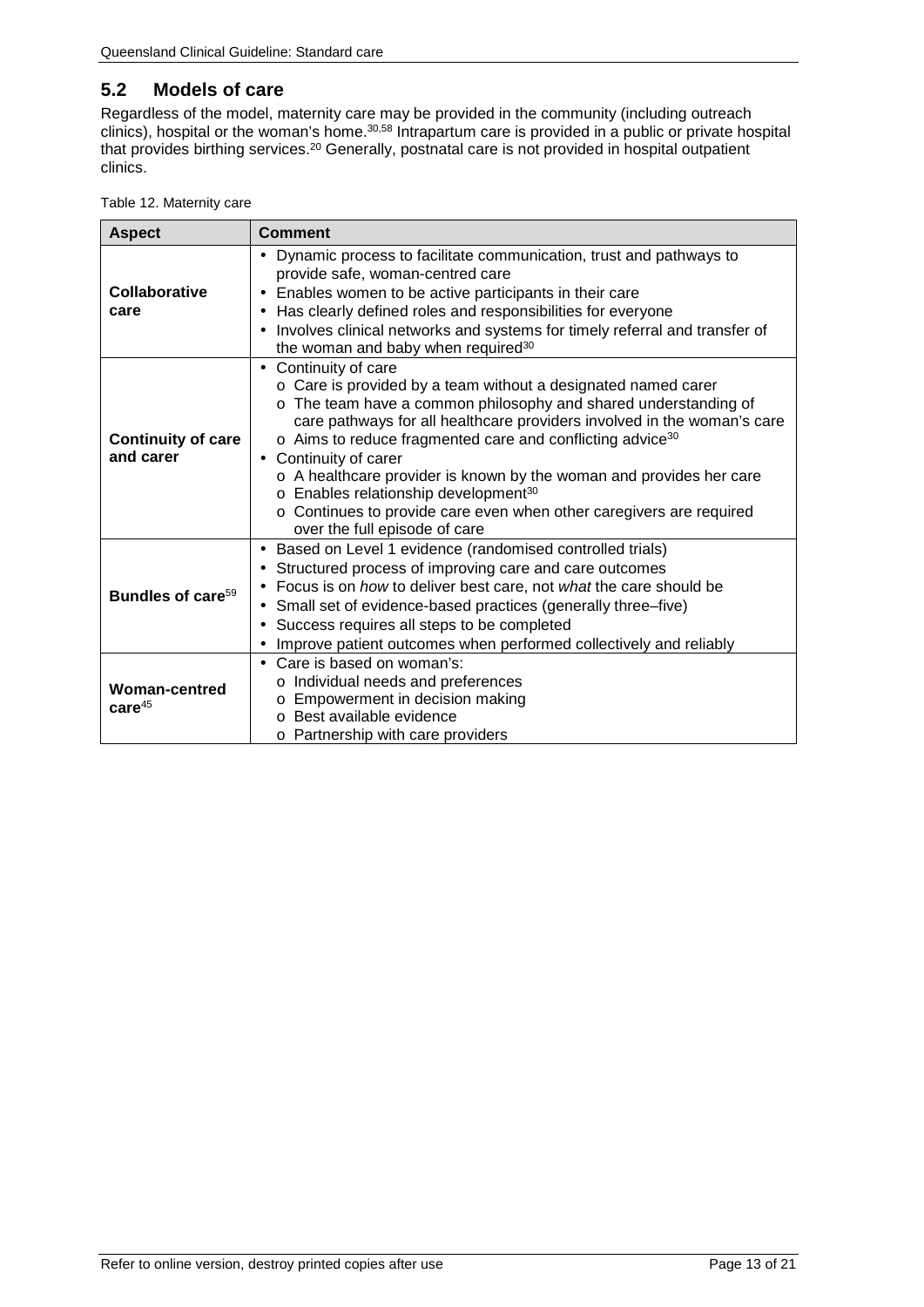### <span id="page-13-0"></span>**5.2.1 Maternity models of care**

<span id="page-13-1"></span>

| <b>Aspect</b>                                                              | Comment                                                                                                                                                                                                                                                                                                                                                                                  |
|----------------------------------------------------------------------------|------------------------------------------------------------------------------------------------------------------------------------------------------------------------------------------------------------------------------------------------------------------------------------------------------------------------------------------------------------------------------------------|
| <b>Private midwifery</b><br>care $30,58$                                   | All care is provided by a privately practicing midwife or group of midwives<br>in collaboration with medical officers where there are identifiable risk<br>factors                                                                                                                                                                                                                       |
| <b>Private obstetric</b><br>care $^{30,58}$                                | Care is provided by a privately practicing obstetrician with intrapartum and<br>$\blacksquare$<br>postnatal care supported by hospital midwives                                                                                                                                                                                                                                          |
| <b>GP</b> obstetrician<br>care $30,58$                                     | Care is provided by a GP obstetrician with intrapartum and postnatal care<br>ä,<br>supported by hospital midwives                                                                                                                                                                                                                                                                        |
| Shared care <sup>30,58</sup>                                               | Care provided by community based obstetrician or GP and/or midwife in<br>ä,<br>collaboration with hospital based obstetricians and midwives                                                                                                                                                                                                                                              |
| <b>Combined</b><br>care $30,58$                                            | Antenatal and postnatal care provided by private maternity provider with<br>l,<br>intrapartum care provided by hospital midwives and doctors                                                                                                                                                                                                                                             |
| <b>Public hospital</b><br>care $^{30,58}$                                  | Antenatal, intrapartum and postnatal care provided by public hospital<br>ä,<br>midwives and doctors. Intrapartum care is provided in hospital and<br>antenatal and postnatal care is provided in outreach clinics, community or<br>the woman's home depending on local arrangements                                                                                                      |
| <b>Public hospital</b><br>high risk care <sup>30,58</sup>                  | Care for women with complex or high risk pregnancies is provided by<br>$\blacksquare$<br>specialist obstetricians and or fetal maternal medicine specialist in<br>collaboration with midwives. Intrapartum and postnatal care is provided by<br>hospital doctors and midwives with postnatal care provided in the<br>woman's home, community or hospital depending on local arrangements |
| <b>Team midwifery</b><br>care <sup>30,58</sup>                             | Care is provided by a small team of hospital midwives in collaboration with<br>medical officers where there are identifiable risk factors                                                                                                                                                                                                                                                |
| Midwifery group<br>practice<br>(caseload<br>care) $30,58$                  | Care is provided by a known midwife with backup from other<br>midwife/midwives and in collaboration with medical officers where there<br>are identifiable risk factors                                                                                                                                                                                                                   |
| Joint private<br>obstetrician/priva<br>te midwife<br>care <sup>30,58</sup> | Care is provided collaboratively by private obstetrician and private midwife<br>with intrapartum and postnatal care supported by hospital midwives                                                                                                                                                                                                                                       |
| Remote area<br>maternity care <sup>30,58</sup>                             | Antenatal and postnatal care is provided in remote areas by midwife(s) or<br>nurse(s) in collaboration with a doctor. Intrapartum care and early<br>postnatal care is provided in regional or metropolitan hospital by hospital<br>midwives and doctors, with temporary relocation prior to labour                                                                                       |
| <b>Other models</b>                                                        | Combinations of obstetric, midwifery, maternal fetal medicine, obstetric<br>medicine, general practice, drug and alcohol, mental health and other<br>clinicians                                                                                                                                                                                                                          |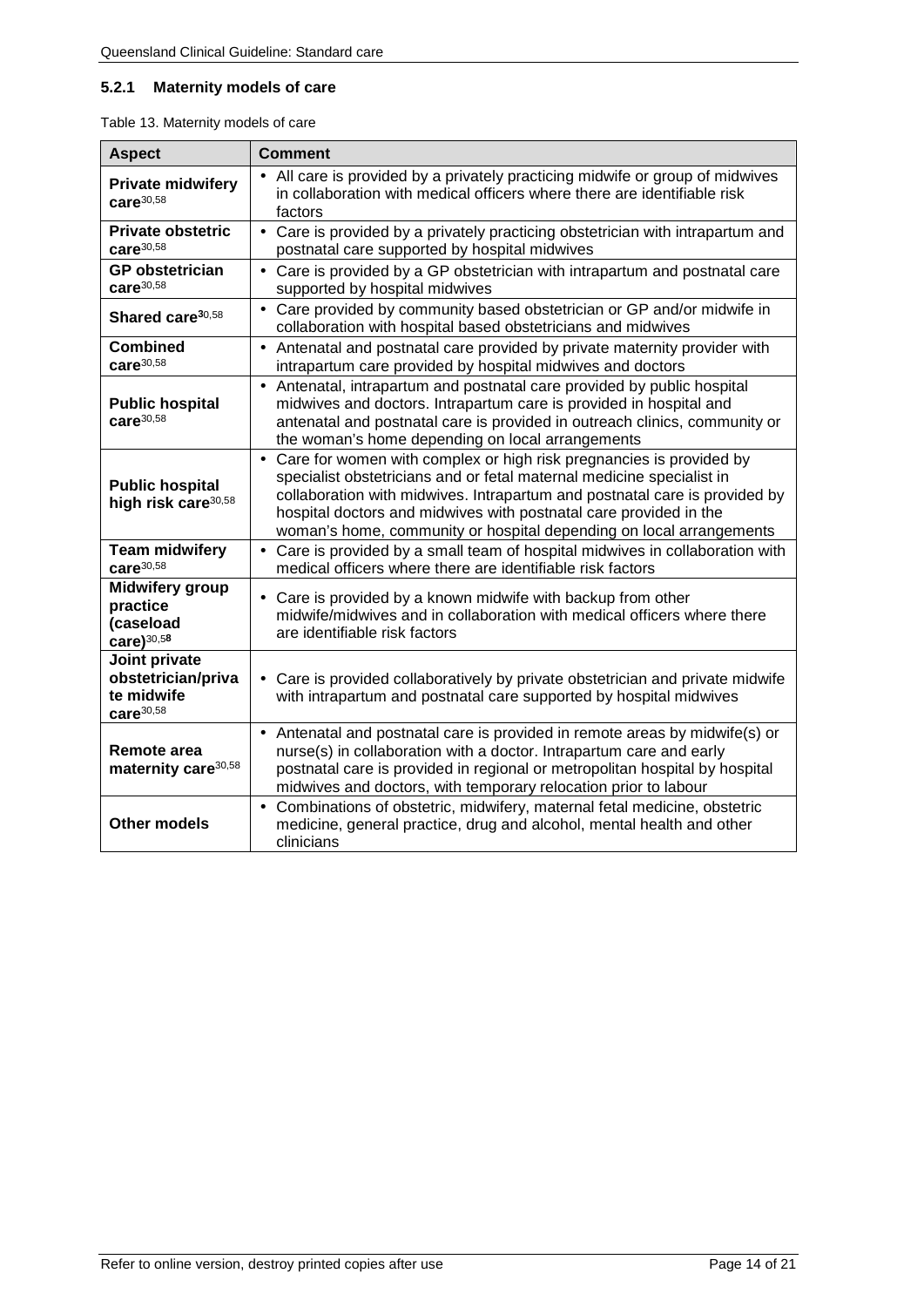# <span id="page-14-0"></span>**6 Communication for safety**

**Standard 6:** Communicating for safety which aims to ensure that there is effective communication between patients, carers and families, multidisciplinary teams and clinicians, and across the health service organisation, to support continuous, coordinated and safe care for patients.<sup>1</sup>

### <span id="page-14-1"></span>**6.1 Documents**

<span id="page-14-3"></span>Table 14. Documents

| <b>Aspect</b>    | <b>Definitions</b>                                                                                                                                                      |
|------------------|-------------------------------------------------------------------------------------------------------------------------------------------------------------------------|
| <b>Policy</b>    | Formal document representing a statement of intent or principles that<br>٠<br>reflect the organisations' mission and direction for a particular outcome <sup>1,60</sup> |
| <b>Guideline</b> | Systematically developed statements to assist clinician and consumer<br>decisions about best practice health care for specific circumstances <sup>1,60</sup>            |
| <b>Procedure</b> | Organisation specific set of instructions to make policies and protocols<br>operational <sup>1,60</sup>                                                                 |
| <b>Protocol</b>  | Established set of rules to complete tasks <sup>1</sup>                                                                                                                 |

## <span id="page-14-2"></span>**6.2 Clinical communication**

<span id="page-14-4"></span>Table 15. Communication

| <b>Aspect</b>                  | <b>Good practice point</b>                                                                                                                                                                                                                                                                                                                                                                                                                                                                                                                                                                                                                                                                                                                                                                                        |  |  |
|--------------------------------|-------------------------------------------------------------------------------------------------------------------------------------------------------------------------------------------------------------------------------------------------------------------------------------------------------------------------------------------------------------------------------------------------------------------------------------------------------------------------------------------------------------------------------------------------------------------------------------------------------------------------------------------------------------------------------------------------------------------------------------------------------------------------------------------------------------------|--|--|
| <b>Context</b>                 | Provide effective communication between health care providers and with<br>women and families<br>Provide information that is: relevant, respectful, timely, non-judgemental<br>and non-biased                                                                                                                                                                                                                                                                                                                                                                                                                                                                                                                                                                                                                      |  |  |
| <b>SBAR61,62</b>               | Example of a basic communication and information sharing model for<br>$\mathcal{L}_{\mathcal{A}}$<br>urgent and non-urgent communication<br>· Refers to:<br>o Situation-concise statement of the problem<br>o Background-brief, pertinent situational information<br>o Assessment-what was found<br>o Recommendation-what needs to be done<br>· Tool for:<br>o Verbal and written interactions<br>○ Use for clinical handover                                                                                                                                                                                                                                                                                                                                                                                     |  |  |
| Clinical handover <sup>1</sup> | Transfer of professional responsibility and accountability for some or all<br>aspects of care for a patient, or group of patients, to another person or<br>professional group on a temporary or permanent basis <sup>63</sup><br>· Use SBAR <sup>61,62</sup> or other relevant communication tool:<br>o At change of shift<br>o Between health care disciplines and teams Between health care<br>providers and organisations (e.g. with GP, different HHS service<br>provider or retrieval services)<br>o On receipt of pathology or other diagnostic results<br>If possible include the woman and partner (where appropriate) in bedside<br>handover<br>Refer to patient documentation during handover<br>. Provide timely discharge information to the woman and baby's GP and/<br>or other healthcare provider |  |  |
| <b>Documentation</b>           | Adhere to local policies and protocols regarding the use of terminology,<br>abbreviations and symbols in documentation<br>Document contemporaneously in paper based or electronic health record<br>If available and where indicated use endorsed paper or electronic<br>forms <sup>64</sup> , for example:<br>o Pregnancy health record<br>o Early labour record; intrapartum record; clinical pathways<br>o Medication charts<br>o Early warning tools (refer to Section 8 Recognising and responding to<br>acute deterioration)                                                                                                                                                                                                                                                                                 |  |  |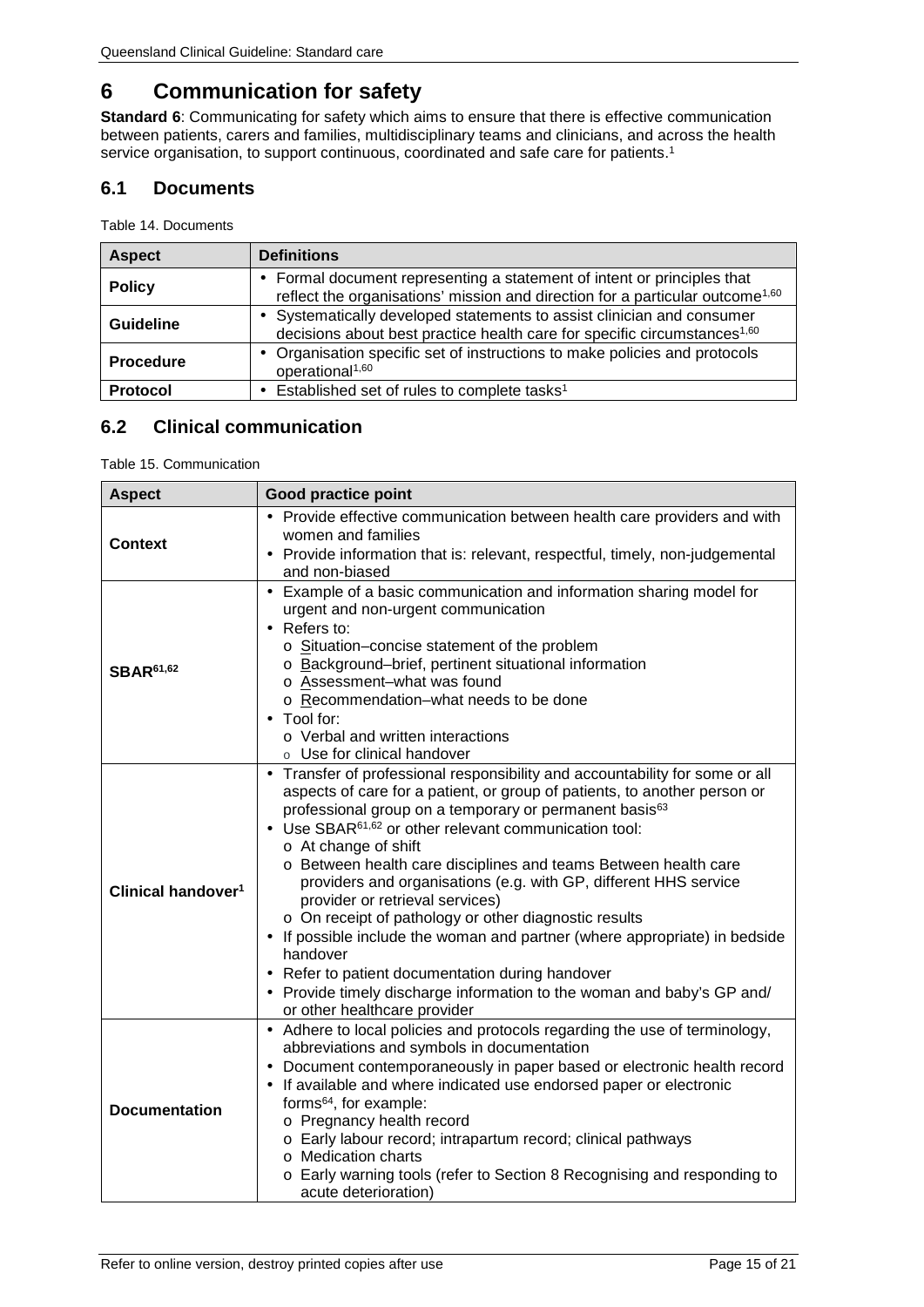## <span id="page-15-0"></span>**6.3 Patient identification**

<span id="page-15-1"></span>

| Table 16. Patient identification |  |
|----------------------------------|--|
|----------------------------------|--|

| <b>Aspect</b>                   | <b>Good practice point</b>                                                                                                                                                                                                                                                                                                                                                                                                         |  |  |
|---------------------------------|------------------------------------------------------------------------------------------------------------------------------------------------------------------------------------------------------------------------------------------------------------------------------------------------------------------------------------------------------------------------------------------------------------------------------------|--|--|
| <b>Clinical standard</b>        | Follow local policies and procedures<br>٠<br>Apply identification bands on admission or at time of birth<br>٠<br>Use at least three points of identification <sup>1</sup><br>٠<br>o Family name<br>Date of birth<br>$\Omega$<br>o Hospital record number<br>Baby is normally identified as 'baby of [mother's name]' during inpatient<br>$\circ$<br>stay                                                                           |  |  |
| <b>Identification</b><br>checks | Check when care, medication, therapy and other service is provided<br>٠<br>Use for clinical handover and transfer or generation of discharge<br>٠<br>$d$ ocumentation <sup>1</sup><br>Check prior to labelling and administration of:<br>٠<br>o Blood products<br>o Breast milk<br>o Medications<br>When providing:<br>٠<br>o Care, therapy or services<br>Information about results<br>o Discharge documentation/referral letters |  |  |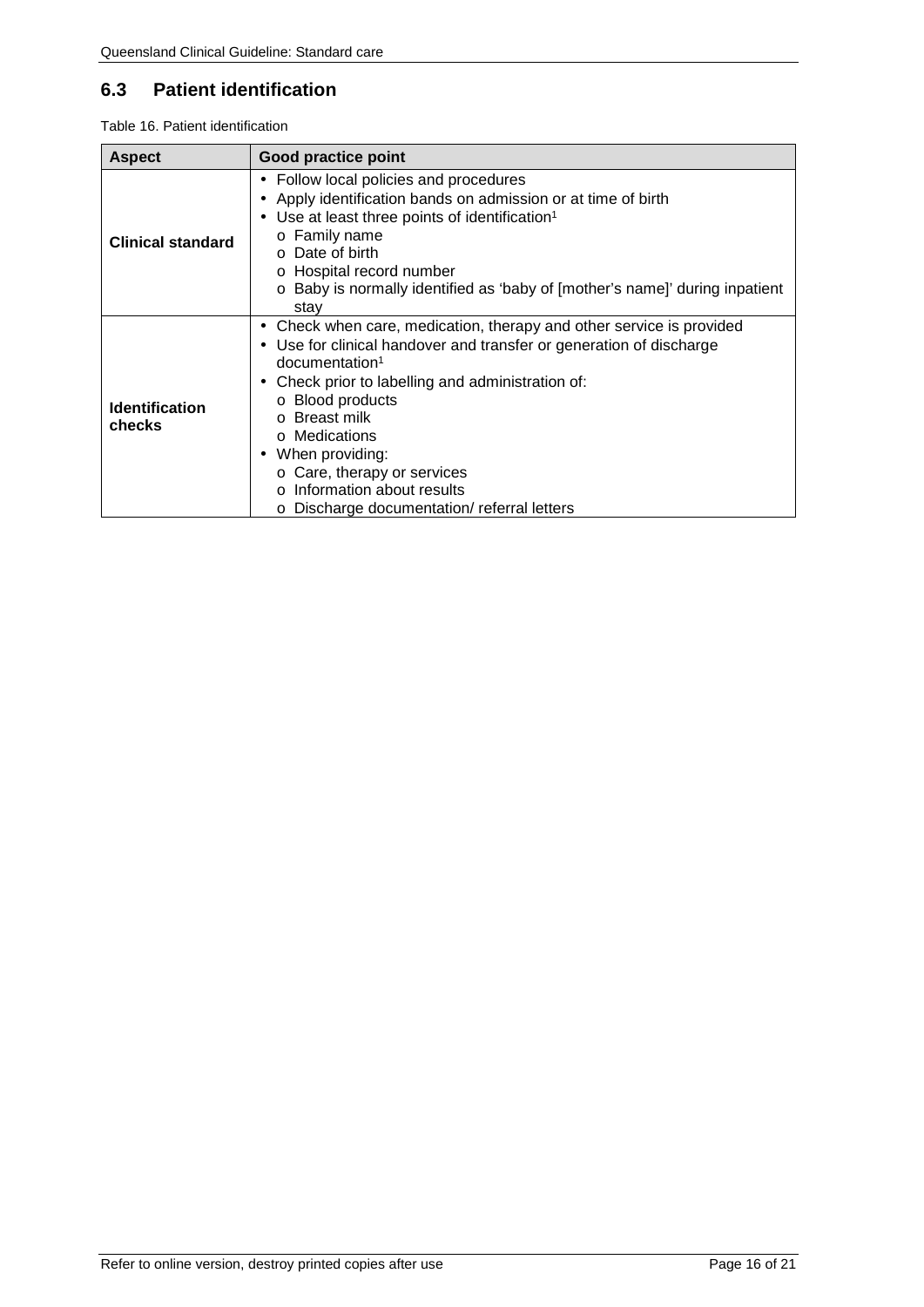# <span id="page-16-0"></span>**7 Blood management**

**Standard 7:** Blood management which aims to ensure that patients' own blood is safely and appropriately managed, and that any blood and blood products that patients receive are safe and appropriate.1

<span id="page-16-1"></span>Table 17. Blood

| <b>Aspect</b>        | Good practice point                                                                                                                                                                                                                                                                                                                                                                                                                                                                                                              |
|----------------------|----------------------------------------------------------------------------------------------------------------------------------------------------------------------------------------------------------------------------------------------------------------------------------------------------------------------------------------------------------------------------------------------------------------------------------------------------------------------------------------------------------------------------------|
| <b>Context</b>       | Follow local policies and protocols for the storage, administration and<br>×,<br>disposal of blood and blood products<br>Refer to the National Blood Authority for guidelines and specific product<br>information specifically:<br>o Patient Blood Management Guidelines: Module 5. Obstetrics and<br>Maternity <sup>31</sup><br>o Patient Blood Management Guidelines: Module 6: Neonatal and<br>Paediatric <sup>32</sup><br>o Guidelines on the Prophylactic use of RhD Immunoglobulin (Anti-D) in<br>Obstetrics <sup>65</sup> |
| <b>Clinical care</b> | Follow local protocols<br>٠<br>Monitor and record baseline observations and every 15 minutes <sup>66</sup> :<br>o Temperature<br>o Pulse<br>o Respiratory rate<br>o Blood pressure<br>$\circ$ Oxygen saturation<br>Document blood or blood product administration and clinical response<br>٠<br>Discontinue transfusion if signs of adverse reaction and notify relevant<br>medical officer<br>Report adverse reactions to facility's pathology service<br>٠<br>o Retain remaining blood components for investigation            |
| <b>Consent</b>       | Follow usual processes for obtaining consent including providing written<br>×,<br>information<br>Discuss with Jehovah's Witness women during the antenatal period blood<br>٠<br>product alternatives<br>$\circ$ Refer to pathology services <sup>67</sup><br>Consider discussing an advanced healthcare directive <sup>68</sup> or a statement of<br>٠<br>choice with the woman if indicated<br>Refer to Declining care guideline <sup>46</sup>                                                                                  |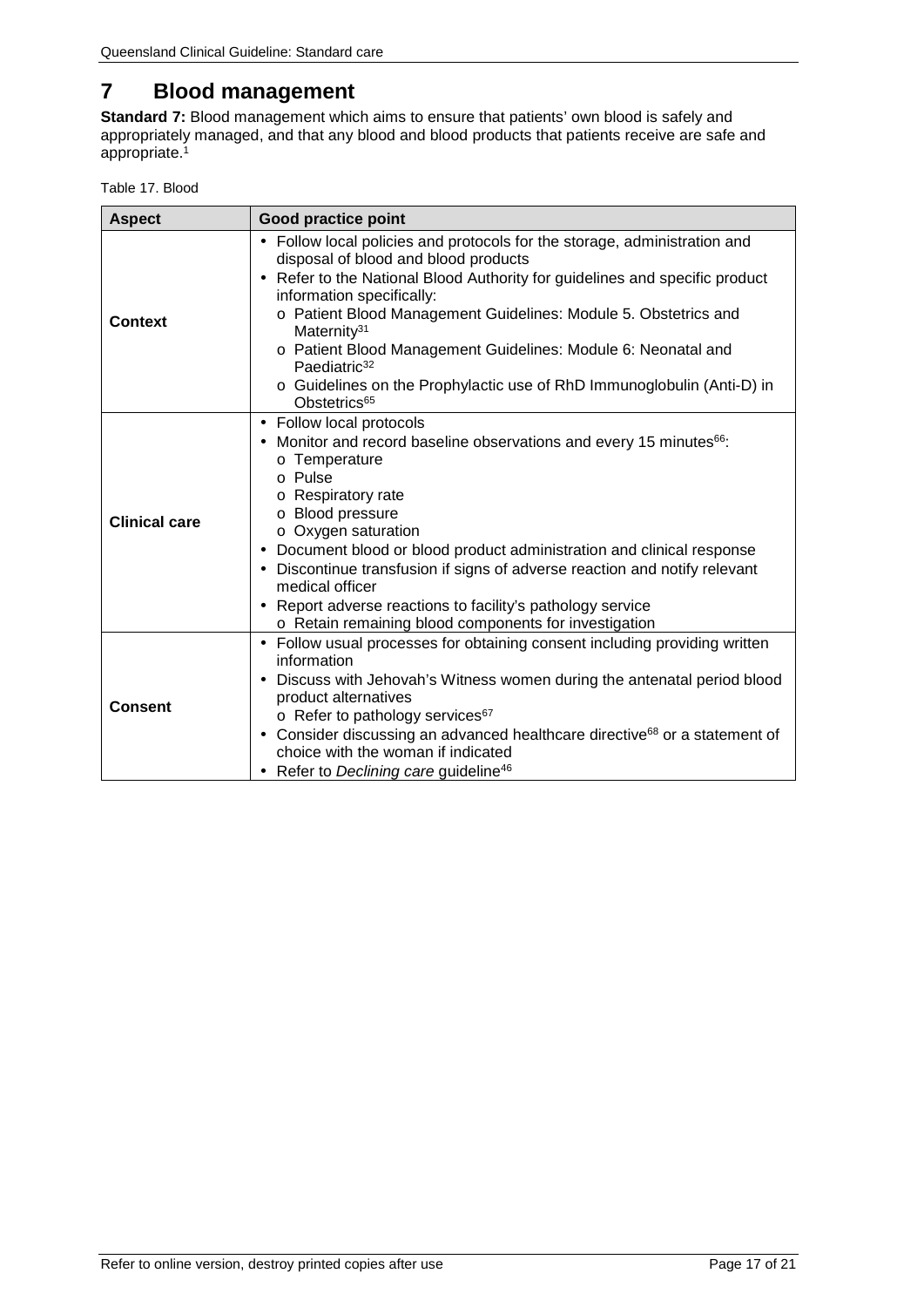# <span id="page-17-0"></span>**8 Recognising and responding to acute deterioration**

**Standard 8**: Recognising and responding to acute deterioration which aims to ensure that acute deterioration in a patient's physical, mental or cognitive condition is recognised promptly and appropriate action is taken.1

<span id="page-17-1"></span>

|  |  |  | Table 18. Clinical deterioration |
|--|--|--|----------------------------------|
|--|--|--|----------------------------------|

| Aspect               | Good practice point                                                                                                                                                                                                                                                                                                                                                                                                                                 |
|----------------------|-----------------------------------------------------------------------------------------------------------------------------------------------------------------------------------------------------------------------------------------------------------------------------------------------------------------------------------------------------------------------------------------------------------------------------------------------------|
| <b>Context</b>       | Refer to:<br>$\blacksquare$<br>$\circ$ NSQHS Standard 8 <sup>1</sup><br>$\circ$ NSQHS Consensus statement <sup>21</sup><br>Provide information to women and families about Ryan's Rule <sup>69</sup><br>$\blacksquare$<br>Provide training to staff regarding graded assertiveness<br>$\blacksquare$                                                                                                                                                |
| <b>Documentation</b> | Use approved and recommended forms, if available and where indicated,<br>for recording the woman's or baby's observations and responding to<br>clinical deterioration <sup>27</sup> :<br>o Maternity early warning tool (MEWT)<br>o Neonatal early warning tool (NEWT)                                                                                                                                                                              |
| <b>Management</b>    | Follow local protocols regarding escalation of care of the woman or baby<br>$\blacksquare$<br>with deterioration in clinical status<br>If required use graded assertiveness (e.g. use PACE model-probe, alert,<br>٠<br>challenge, emergency)<br>Use communication tools such as SBAR (refer to Table 15.<br>٠<br>Communication)<br>Contact RSQ for advice and contact with relevant clinician (e.g.<br>٠<br>neonatologist) at higher level facility |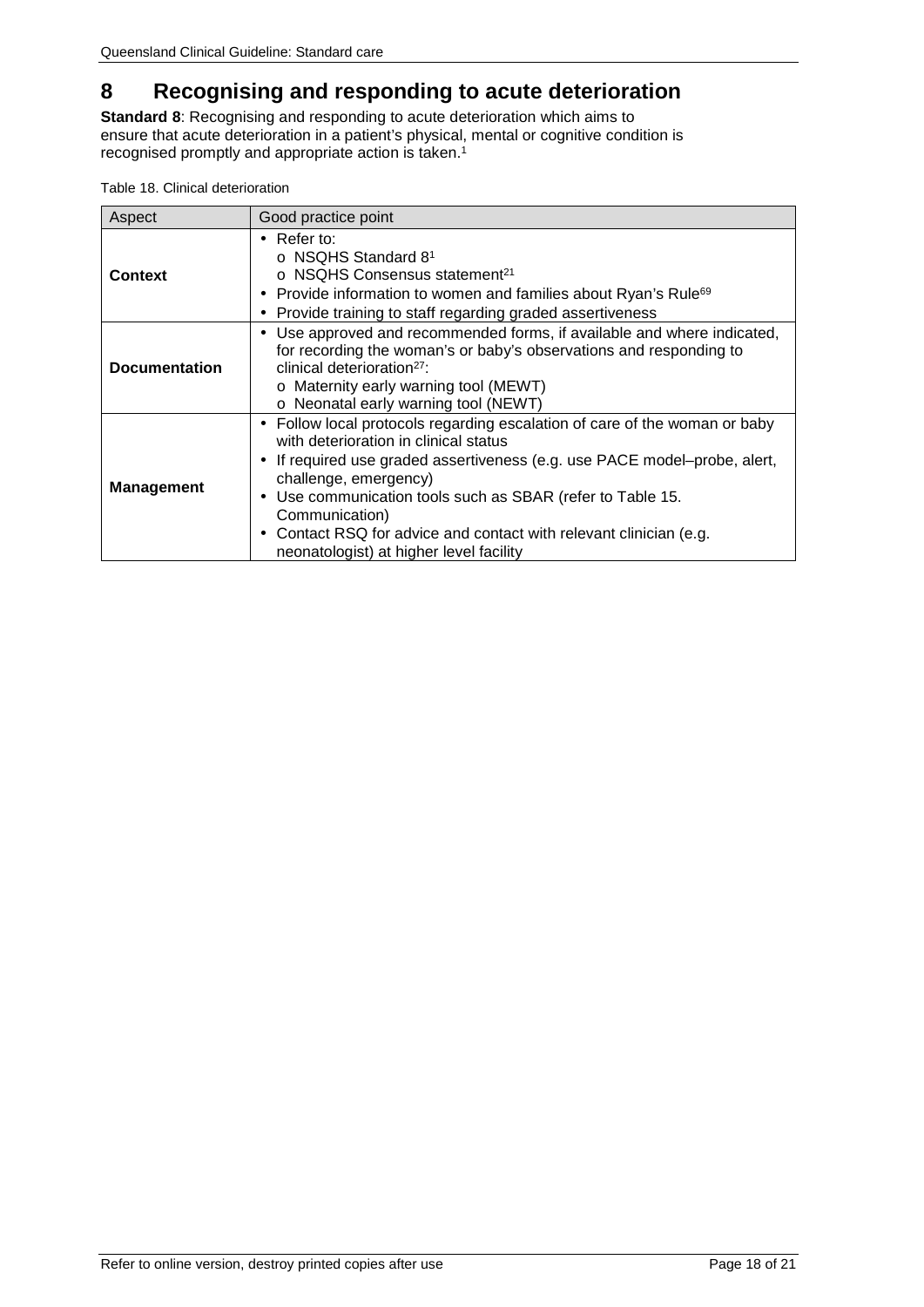# <span id="page-18-0"></span>**References**

1. Australian Commission on Safety and Quality in Health Care. National safety and quality health service standards [Internet]. 2017 [cited 2018 July 3]. Available from: http://www.safetyandquality.gov.au

2. Nursing and Midwifery Board of Australia. Registered nurse standards for practice. [Internet] 2016 [cited 2018 May 16]; Available from:<http://www.nursingmidwiferyboard.gov.au/>

3. Royal Australian College of General Practitioners. What is General Practice? [Internet] 2018 [cited 2018 July 2]; Available from[: https://www.racgp.org.au/becomingagp/what-is-a-gp/what-is-general-practice/](https://www.racgp.org.au/becomingagp/what-is-a-gp/what-is-general-practice/)

4. Medical Board of Australia. Registration standard. [Internet] Victoria: Medical Board of Australia; 2014 [cited 2018 May 15]; Available from:<http://www.medicalboard.gov.au/>

5. Aboriginal and Torres Strait Islander Health Practice Board of Australia. Registration Standard. [Internet] 2012 [cited 2018 June 27]; Available from: http://www.atsihealthpracticeboard.gov.au/Registration-Standards/atsi-registration-

6. Allied Health Professional Association. What is Allied Heath? [Internet] 2017 [cited 2018 July2]; Available from: <https://ahpa.com.au/>

7. Australian Nursing and Midwifery Federation. National practice standards for nurses in general practice. [Internet] 2014 [2018 March 28]; Available from: https://www.anmf.org.au

8. Australian Doula College. What is a doula? [Internet] 2018 [cited 2018 May 15]; Available from:

http://australiandoulacollege.com.au

9. Australian Health Regulation Agency. Student registration. [Internet] 2013 [cited 2018 May 15]; Available from: <https://www.ahpra.gov.au/>

10. Allied Health Professions Australia. Social Work. [Internet] 2017 [cited 2018 July 2]; Available from[: https://ahpa.com.au/](https://ahpa.com.au/) 11. Nursing and Midwifery Board of Australia. Scope of practice for registered nurses and midwives. [Internet] 2013 [cited 2018 May 15]; Available from: [https://www.nursingmidwiferyboard.gov.au](https://www.nursingmidwiferyboard.gov.au/)

12. Nursing and Midwifery Board of Australia. Midwife standards for practice. [Internet] 2018 [cited 2018 May 15]; Available from[: http://www.nursingmidwiferyboard.gov.au](http://www.nursingmidwiferyboard.gov.au/)

13. Royal Australian and New Zealand College of Obstetricians and Gynaecologists. Attributes of a RANZCOG Fellow. [Internet] 2016 [cited 2018 Septemebr 11]; Available from[: https://www.ranzcog.edu.au/](https://www.ranzcog.edu.au/)

14. Royal Australian College of Physicians. What is a physician? [Internet] 2018 [cited 2018 September 11]; Available from: <https://www.racp.edu.au/>

15. Australian College of Midwives. Policies and guidelines. 2018 [cited 2018 May 17]; Available from: <https://www.midwives.org.au/>

16. International Confederation of Midwives. Internatioinal Definition of the Midwife. [Internet] 2005 [cited 2018 October 2]; Available from: [www.internationalmidwives.org](http://www.internationalmidwives.org/)

17. Collins Dictionary. Experience. [Internet] 2018 [cited 2018 May 17]; Available from[: https://www.collinsdictionary.com/](https://www.collinsdictionary.com/) 18. Australian Commission for Safety and Quality in Health Care. Credentialling health practitioners and defining their scope of clinical practice. [Internet] 2015 [cited 2018 May 15]; Available from[: https://www.safetyandquality.gov.au/](https://www.safetyandquality.gov.au/)

19. Australian Commission on Safety and Quality in Health Care. National consensus statement: essential elements for recognising and responding to clinical deterioration. [Internet] 2012 [cited 2018 May 16 ]; Available from: [http://www.safetyandquality.gov.au](http://www.safetyandquality.gov.au/)

20. Queensland Health. Clinical Services Capabiity Framework for Public and Licensed Private Health Facilities V3.2. [Internet] Brisbane: Queensland Government Department of Health; 2014 [cited 18 May 16]; Available from: <https://www.health.qld.gov.au/>

21. Australian Commission for Safety and Quality in Health Care. National consensus statement: Essential elements for recognising and responding to acute physiological deterioration (2nd edition). [Internet] 2017 [cited 2018 May 15]; Available from[: http://www.safetyandquality.gov.au/](http://www.safetyandquality.gov.au/)

22. Australian Commission for Safety and Quality in Health Care. National consensus statement: essential elements for safe and high-quality end-of-life care. [Internet] 2015 [2018 May 18]; Available from[: https://www.safetyandquality.gov.au/](https://www.safetyandquality.gov.au/)

23. Australian Commission for Safety and Quality in Health Care. National consensus statement: Essential elements for safe and high-quality paediatric end-of-life care. [Internet] 2016 [cited 2018 May 16]; Available from: <https://www.safetyandquality.gov.au/>

24. Australian Commission for Safety and Quality in Health Care. Paediatric national inpatient medication charts. [Internet] 2018 [cited 2018 May 16]; Available from[: https://www.safetyandquality.gov.au/](https://www.safetyandquality.gov.au/)

25. Australian Commission for Safety and Quality in Health Care. National standard medication charts. [Internet] 2018 [cited 2018 May 16]; Available from:<https://www.safetyandquality.gov.au/>

26. Queensland Health. *Queensland-*maternity early warning tool (Q-MEWT). 2014 [cited 2018 May 17]; Available from: https://www.health.gld.gov.au

27. Queensland Health. Newborn early warning tool (NEWT). [Internet] 2017 [cited 2018 May 17]; Available from: [https://www.health.qld.gov.au](https://www.health.qld.gov.au/)

28. Queensland Health. Maternity pathways. [Internet] 2018 [cited 2018 May 17]; Available from:

<https://qheps.health.qld.gov.au/>

29. Queensland Health. Neonatal clinical pathways. [Internet] 2015 [cited 2018 May 17]; Available from: [https://www.health.qld.gov.au](https://www.health.qld.gov.au/)

30. Department of Health. Clinical practice guidelines: Pregnancy care. [Internet] Canberra: Australian Government Department of Health; 2018 [cited 2018 May 16]; Available from:<http://www.health.gov.au/>

31. National Blood Authority. Patient blood management guideline: Module 5-Obstetrics and maternity. [Internet] 2015 [cited 2018 May 15]; Available from: [www.blood.gov.au](http://www.blood.gov.au/)

32. National Blood Authority. Patient management guideline: Module 6-Neonatal and paediatrics. [Internet] 2016 [cited 2018 May 17]; Available from: [www.blood.gov.au](http://www.blood.gov.au/)

33. Australian Society of Perinatal Infections. Management of perinatal infections. [Internet] 2014 [cited 2018 May 16]; Available from:<https://www.asid.net.au/>

34. Australian College of Neonatal Nurses. Resources. [Internet] 2018 [cited 2018 May 17]; Available from:

<https://www.acnn.org.au/>

35. Australian Resuscitation Council. The ARC Guidelines. 2018 [cited 2018 July 11]; Available from:

<https://resus.org.au/guidelines/>

36. National Health and Medical Research Council. Guidelines and publications. [Internet] 2018 [cited 2018 May 2017]; Available from: https://www.nhmrc.gov.au

37. Royal Australian College of Obstetricians and Gynaecologists. Position statements and guidelines. [Internet] 2018 [cited 2018 May 17]; Available from:<https://www.ranzcog.edu.au/>

38. Australian Commission for Safety and Quality in Health Care. Patient-centred care. [Internet] 2011 [cited 2018 May 16]; Available from:<https://www.safetyandquality.gov.au/>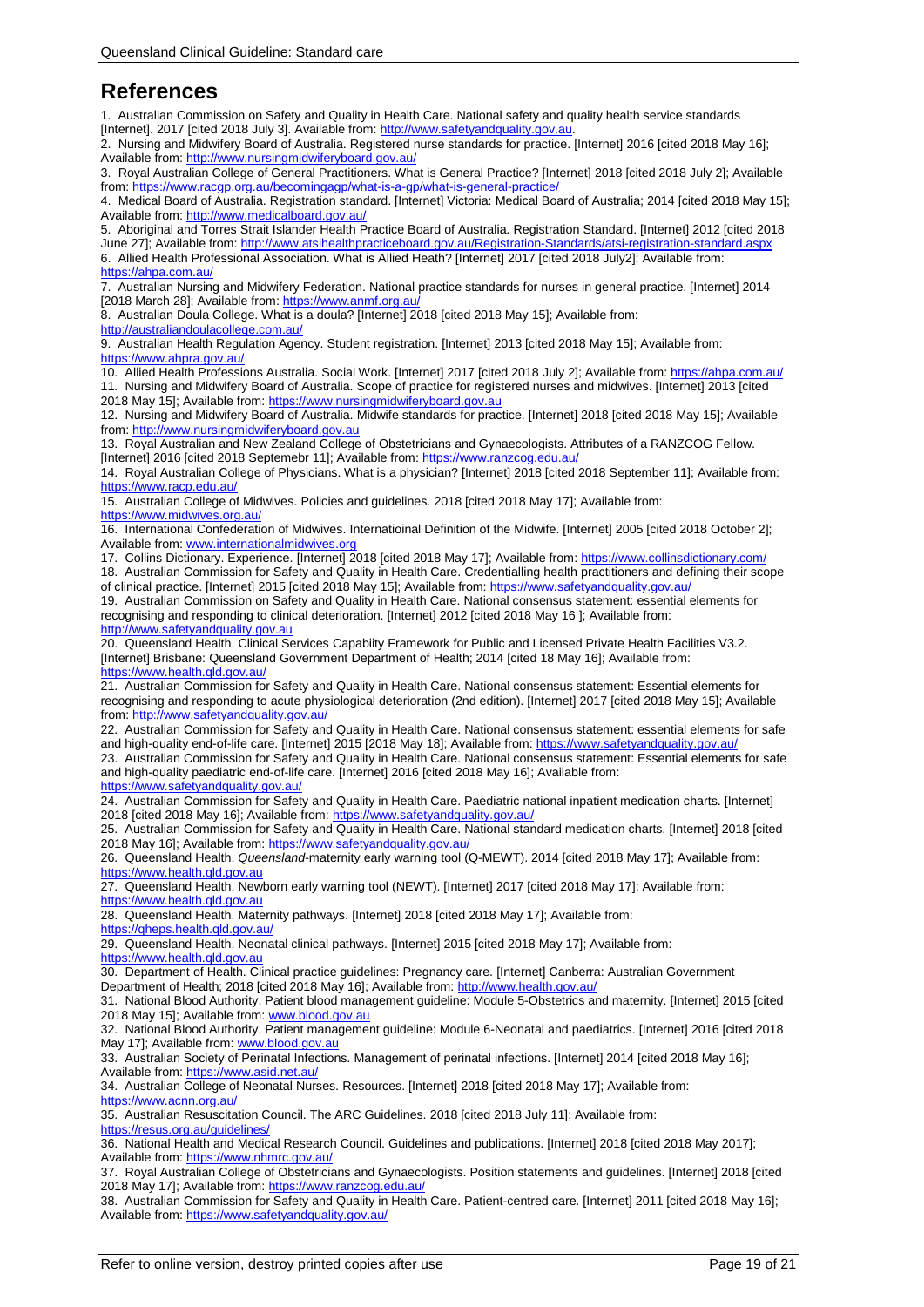39. Australian Commission for Safety and Quality in Health Care. Tip sheet-Standard 2: Partnering with consumers. [Internet] 2018 [cited 2018 May 17]; Available from[: https://www.safetyandquality.gov.au/](https://www.safetyandquality.gov.au/)

40. Australian Commission for Safety and Quality in Health Care. Health literacy: A summary for consumers. [Internet] 2018 [cited 2018 May 16]; Available from[: https://www.safetyandquality.gov.au/](https://www.safetyandquality.gov.au/)

41. Australian Commission for Safety and Quality in Health Care. National statement on health literacy. [Internet] 2018 [cited 2018 May 16]; Available from:<https://www.safetyandquality.gov.au/>

42. Queensland Health. Aboriginal and Torres Strait Islander cultural capability framework. [Internet] 2010 [cited 2018 May 16]; Available from[: https://qheps.health.qld.gov.au/](https://qheps.health.qld.gov.au/)

43. Queensland Health. Multicultural health for healthworkers. 2013 [cited 2018 May 17]; Available from:

https://www.health.gld.gov.au/

44. Queensland Health. Guide to informed decision making (2nd edition). [Internet] 2017 [cited 2018 July 3]; Available from: <https://www.health.qld.gov.au/>

45. Australian Commission for Safety and Quality in Health Care. Shared decision making. [Internet] 2018 [cited 2018 May 17]; Available from[: https://www.safetyandquality.gov.au/](https://www.safetyandquality.gov.au/)

46. Queensland Health. Declining care (DRAFT). [Internet] 2018; Available from: [https://www.health.qld.gov.au](https://www.health.qld.gov.au/)

47. National Health and Medical Research Council (Commonwealth of Australia). Australian guidelines for the prevention and control of infection in healthcare [Internet] 2010 [cited 2018 May 16]; Available from[: http://www.nhmrc.gov.au](http://www.nhmrc.gov.au/)

48. Hand Hygiene Australia. 5 moments of hand hygiene. [Internet] 2017 [cited 2018 May 17]; Available from: <https://www.hha.org.au/>

49. Queensland Health. Queensland Statewide Antimicrobial Stewardship Program. [Internet] 2017 [cited 2018 July 3]; Available from: [https://qheps.health.qld.gov.au](https://qheps.health.qld.gov.au/)

50. Australian Commission for Safety and Quality in Health Care. Clinician fact sheet: Antimicrobial stewardship. 2014 [cited 2018 May 16]; Available from: https://www.safetyandquality.gov.a

51. Australian Commission for Safety and Quality in Health Care. Recommendations for terminology, abbreviations and symbols used in medicines documentation. [Internet] 2016 [cited 2018 May 15]; Available from:

<https://www.safetyandquality.gov.au/> 52. Australian Commission for Safety and Quality in Health Care. Position statement on paediatric prescribing [Internet] 2018 [cited 2018 May 16]; Available from[: https://www.safetyandquality.gov.au/](https://www.safetyandquality.gov.au/)

53. Department of Health. Privacy and confidentiality in Queensland Health. 2017 [cited 2018 May 16]; Available from: [https://www.health.qld.gov.au](https://www.health.qld.gov.au/)

54. Queensland Government. Information Privacy Act 2009 (current 1 January 2017). [Internet] 2009 [cited 2018 May 17]; Available from:<https://www.legislation.qld.gov.au/>

55. Queensland Government. Hospitals and Health Boards Act 2011 (current 29 March 2018). [Internet] 2011 [cited 2018 May 171; Available from: https://www.legislation.gld.gov

56. Queensland Government. Public Health Act 2005 (current 1 January 2016). 2005 [cited 2018 July 11]; Available from: <https://www.legislation.qld.gov.au/>

57. Nursing and Midwifery Board of Australia. Code of conduct for midwives. [Internet] [cited 2018 May 17]; Available from: [http://www.nursingmidwiferyboard.gov.au](http://www.nursingmidwiferyboard.gov.au/)

58. Price Waterhouse Cooper. Final Report: Maternity Models of Care and Workforce Review. Brisbane: Queensland Health; 2018.

59. Institute for Healthcare Improvement. What is a bundle? [Internet] 2018 [cited 2018 May 17]; Available from: <http://www.ihi.org/>

60. State of Queensland (Queensland Health). Department of Health policy framework. [Internet] 2018 [cited 2018 May 16]; Available from: [https://health.qld.gov.au](https://health.qld.gov.au/)

61. Haig K, Sutton S, Whittington J. SBAR: A shared mental model for improving communication between clinicians. Journal of Quality and Patient Safety 2006;32(3):167-75.

62. Institute for Healthcare Improvement. SBAR toolkit. [Internet] 2017 [cited 2018 May 17]; Available from:<http://www.ihi.org/> 63. Australian Commission for Safety and Quality in Health Care. Implementation toolkit for clinical handover [Internet] 2011 [cited 2018 May 17]; Available from[: https://www.safetyandquality.gov.au/](https://www.safetyandquality.gov.au/)

64. Queensland Health. Pregnancy health record version 5. [Internet] 2017 [cited 2018 May 17]; Available from: https://www.health.gld.gov.au

65. National Blood Authority. Guidelines on the prophylactic use of RhD immunoglobulin (Anti-D) in obstetrics [Internet] 2003 [cited 2018 May 17]; Available from: https://www.health.gld.gov.au/

66. Australian Red Cross Blood Service. Monitoring and observation. [Internet] 2014 [cited 2018 May 16]; Available from: [https://transfusion.com.au](https://transfusion.com.au/)

67. Queensland Health. Jehovah's Witnesses. [Internet] 2016 [cited 2018 May 16]; Available from: [https://health.qld.gov.au](https://health.qld.gov.au/)

68. Queensland Government. Advanced health directive. [Internet] 2018 [cited 2018 May 16]; Available from: [www.qld.gov.au/law](http://www.qld.gov.au/law)

69. Queensland Health. Ryan's Rule. [Internet] 2017 [cited 2018 May 17]; Available from: [https://www.health.qld.gov.au](https://www.health.qld.gov.au/)